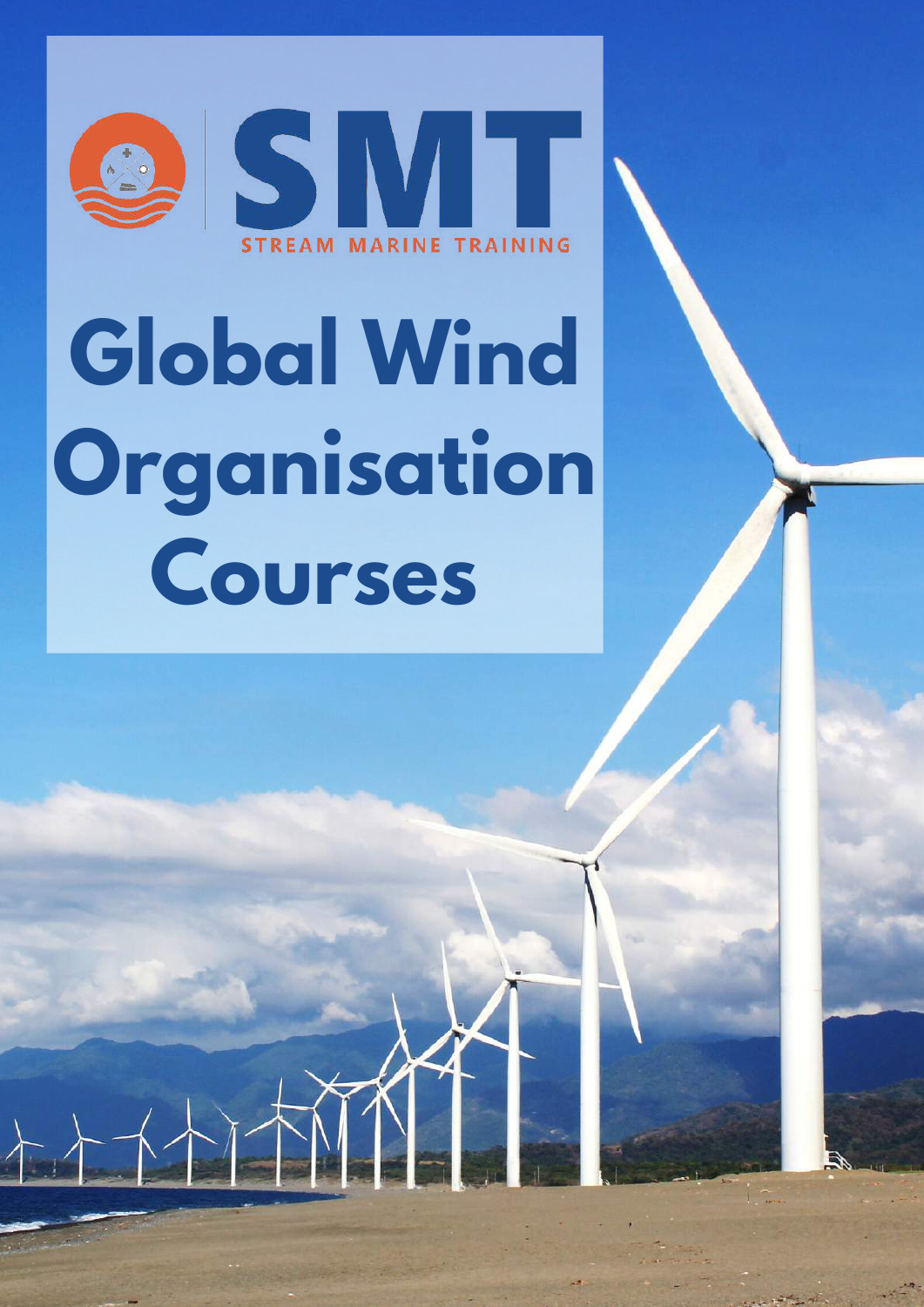## **TABLE OF CONTENTS**

- **01 WHO ARE STREAM MARINE TRAINING?**
- **02 WHO ARE GWO?**
- **03 - 04 WHAT GWO COURSES DO SMT OFFER?**
- **05-06 COURSE DURATION**
- **07 - 12 OFFSHORE TRAINING**
- **13 - 17 ONSHORE TRAINING**
- **18 - 22 OFFSHORE REFRESHER TRAINING**
- **23 - 25 ONSHORE REFRESHER TRAINING**
- **26 HOW TO CONTACT US?**

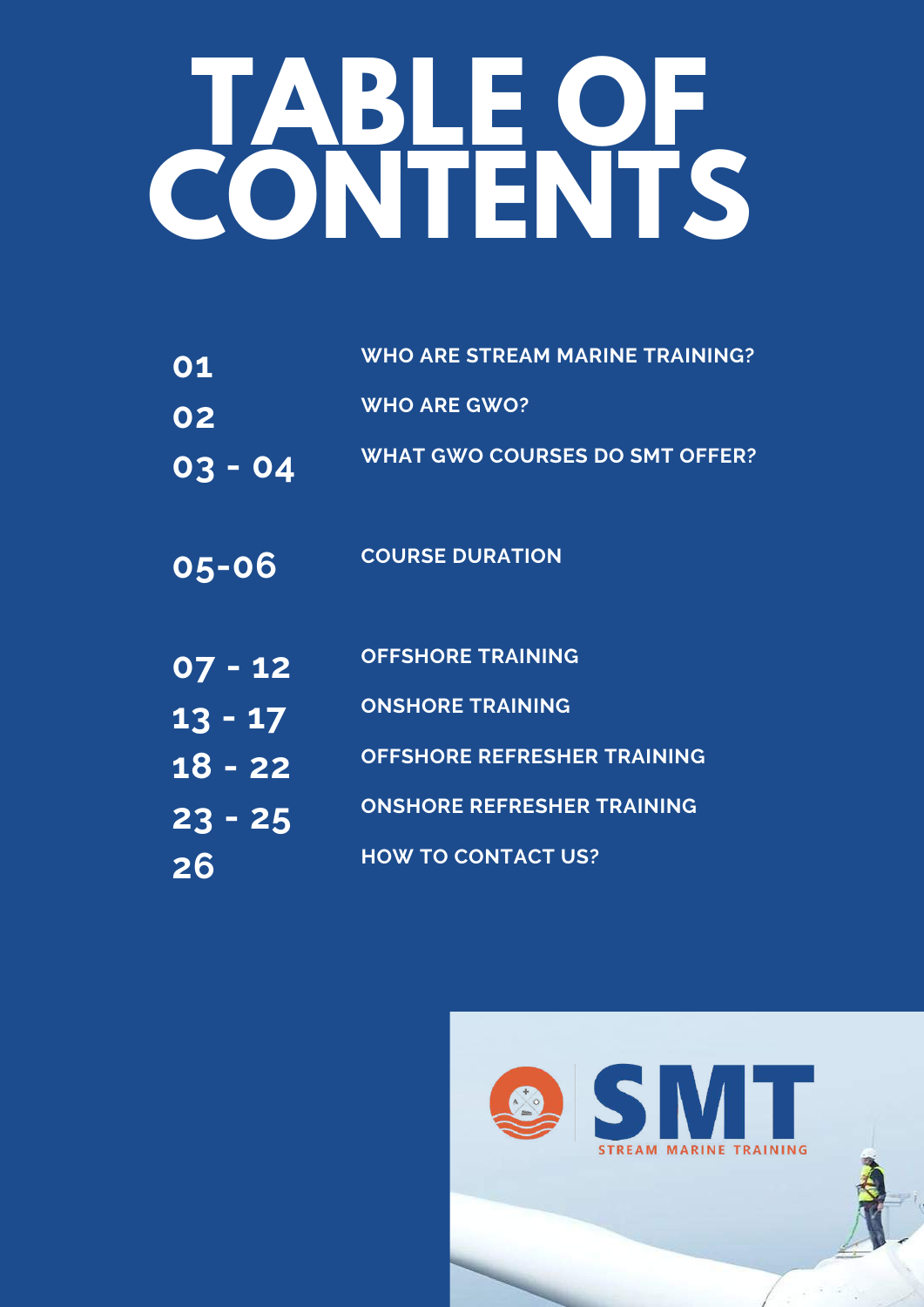## **Who are Stream Marine Training?**

Stream Marine Training Limited was incorporated on 10th January 2012 and commenced trading on 1st January 2014. The company opened its first asset, a swimming pool, in January 2014. As well as becoming accredited by the Maritime and Coast Guard Agency, the company signed a major deal with Glasgow International Airport, which gave the business a solid base on which to expand. SMT now employs a number of people and utilises multiple specialist consultants. In August 2017, SMT moved into our new 18,000-square foot premises on Glasgow Airport's East Campus and secured a seven-figure investment partner.

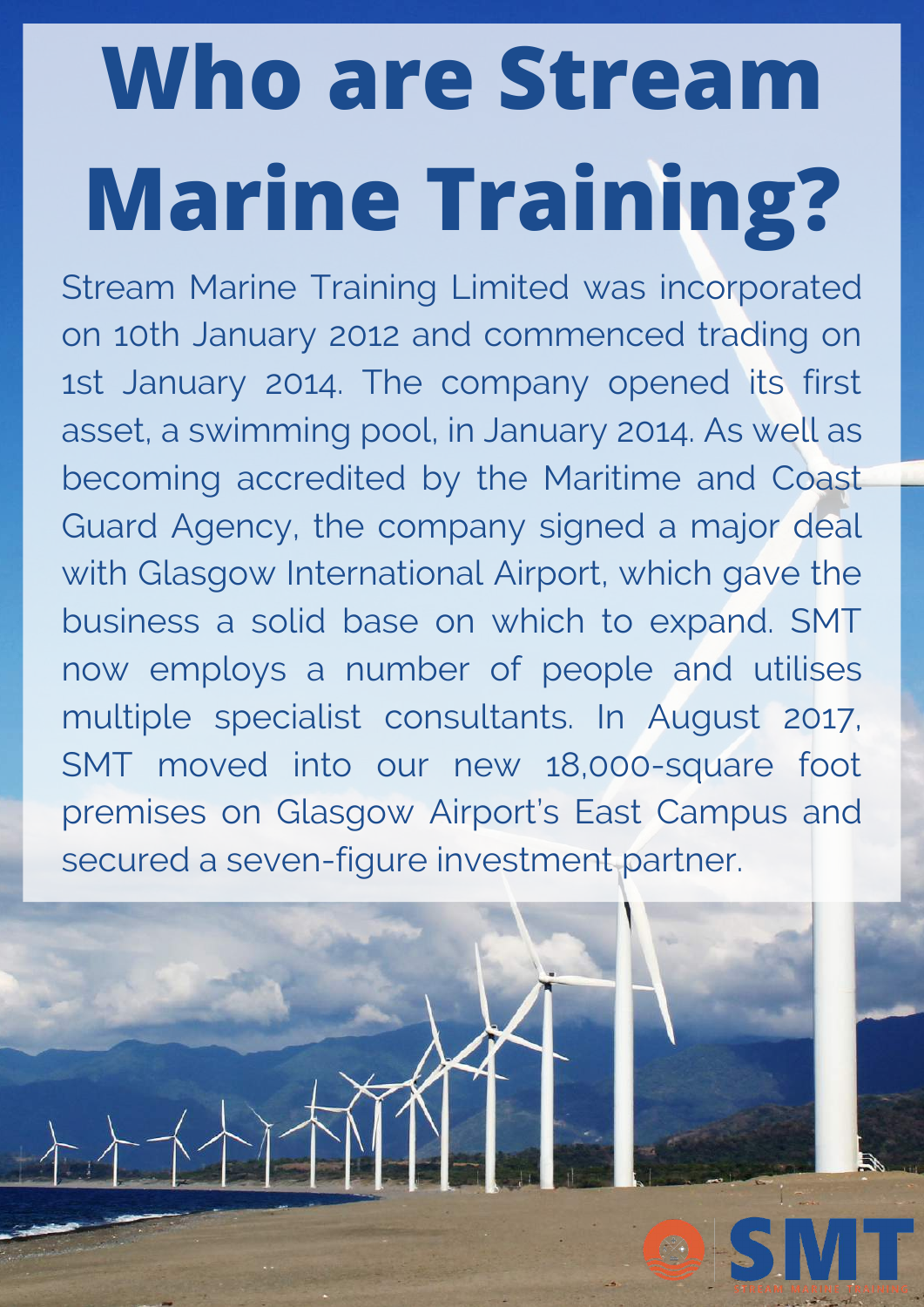## **Who are GWO?**

#### **GWO is a non profit organisation which was founded by wind turbine manufacturers and owners.**

GWO training standards are recommended by members of the Global Wind Organisation. To follow these standards and criteria, the certified training providers are seen as capable and skilled.

The aim of the members of GWO is to have an injury free work environment within the wind turbine industry and has set out common international standards for all to follow.

GWO is governed by an organisational structure which is overseen by a general assembly.

According to the UK Government, Britain is one of the world leaders for wind generation, in particular offshore wind. The UK Government has committed to achieving 'net zero' greenhouse gas emissions by the year 2050. Stream Marine Training has also pledged to achieve this and are therefore deeply passionate about providing the best training for future energy sources. Our expert advice and instructed training is in line with the GWO body and is one of the only training centres to offer these approved courses in Scotland.



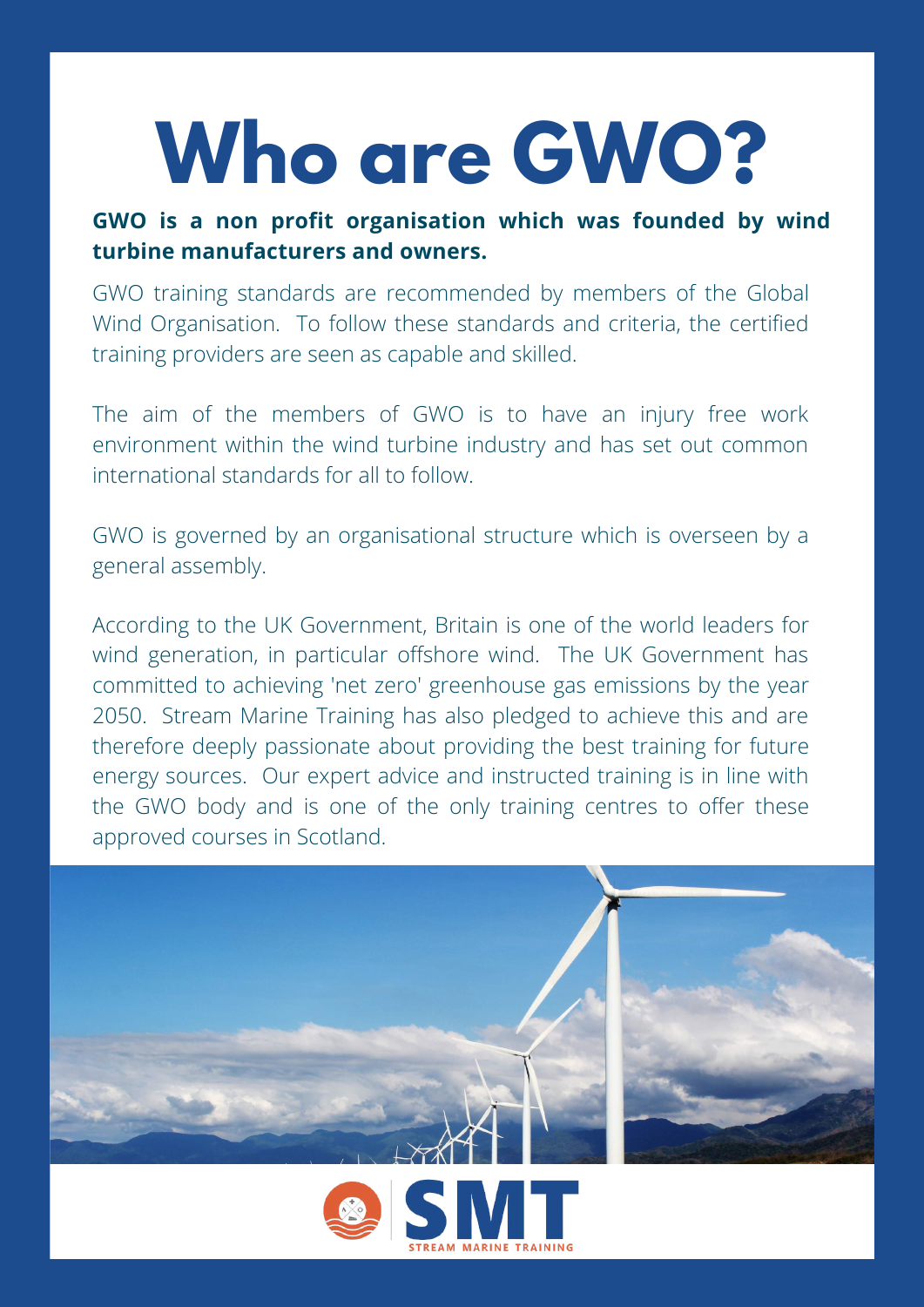## **What GWO Courses do SMT Offer?**

#### **GWO Basic Training Package - Offshore**

Day 1 Monday – Sea Survival Day 2 & 3 Tuesday & Wednesday – Working at Height & Manual Handling (this is a combined course) Day 4 Thursday – First Aid Day 5 Friday 8am - 12pm – Fire Awareness

#### **GWO Refresher - Offshore**

Day 1 Tuesday – Sea Survival Day 2 Wednesday – Working at Height & Manual Handling (this is a combined course) Day 3 Thursday – First Aid Day 4 Friday – Fire Awareness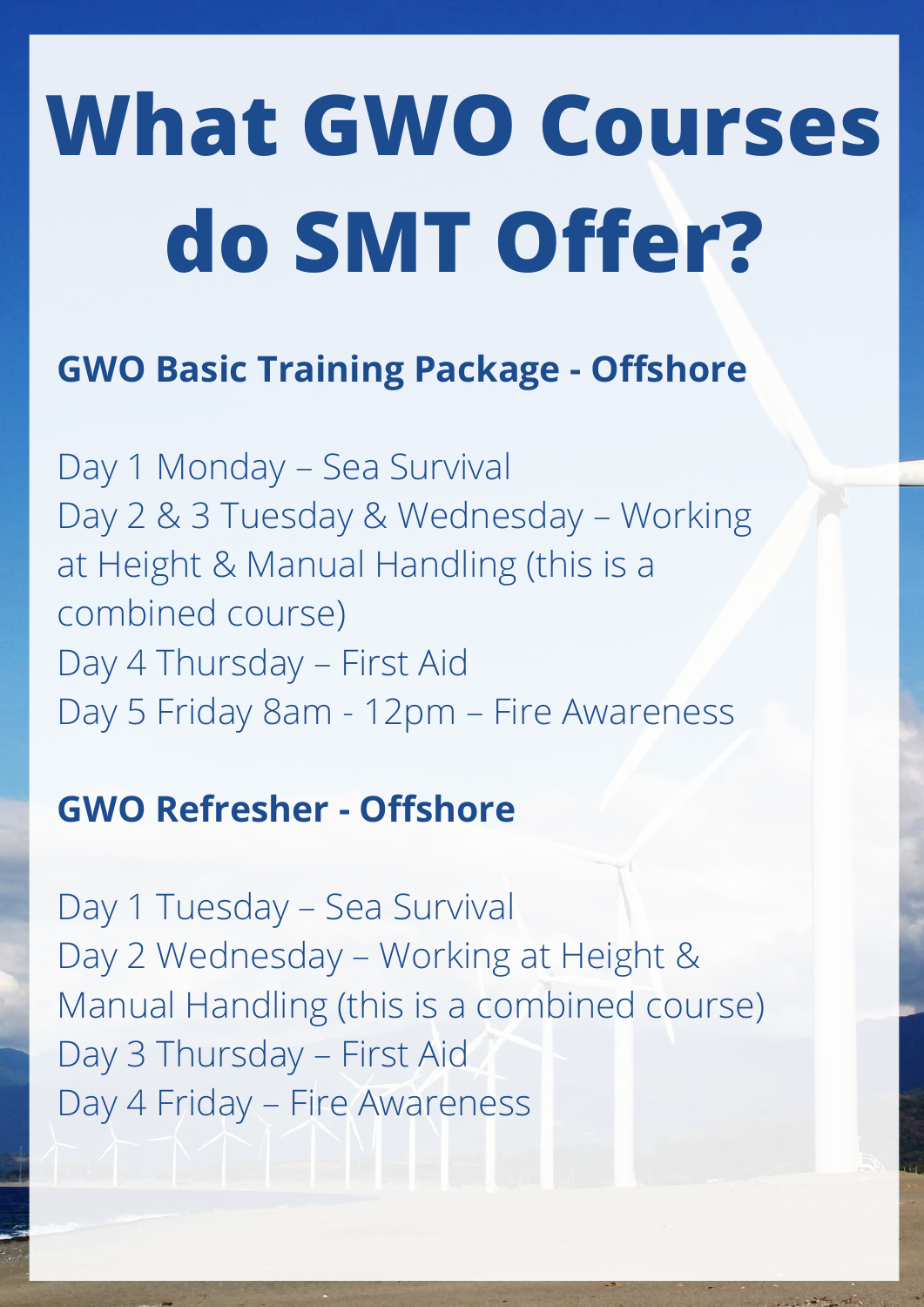## **What GWO Courses do SMT Offer?**

#### **GWO Basic Training Package - Onshore**

Day 1&2 Tuesday & Wednesday – Working at Height & Manual Handling Day 3 Thursday – First Aid Day 4 Friday 8am - 12pm - Fire Awareness

#### **GWO Refresher - Onshore**

Day 1 Wednesday – Working at Height & Manual Handling (this is a combined course) Day 2 Thursday – First Aid Day 3 Friday – 8-12 pm Fire Awareness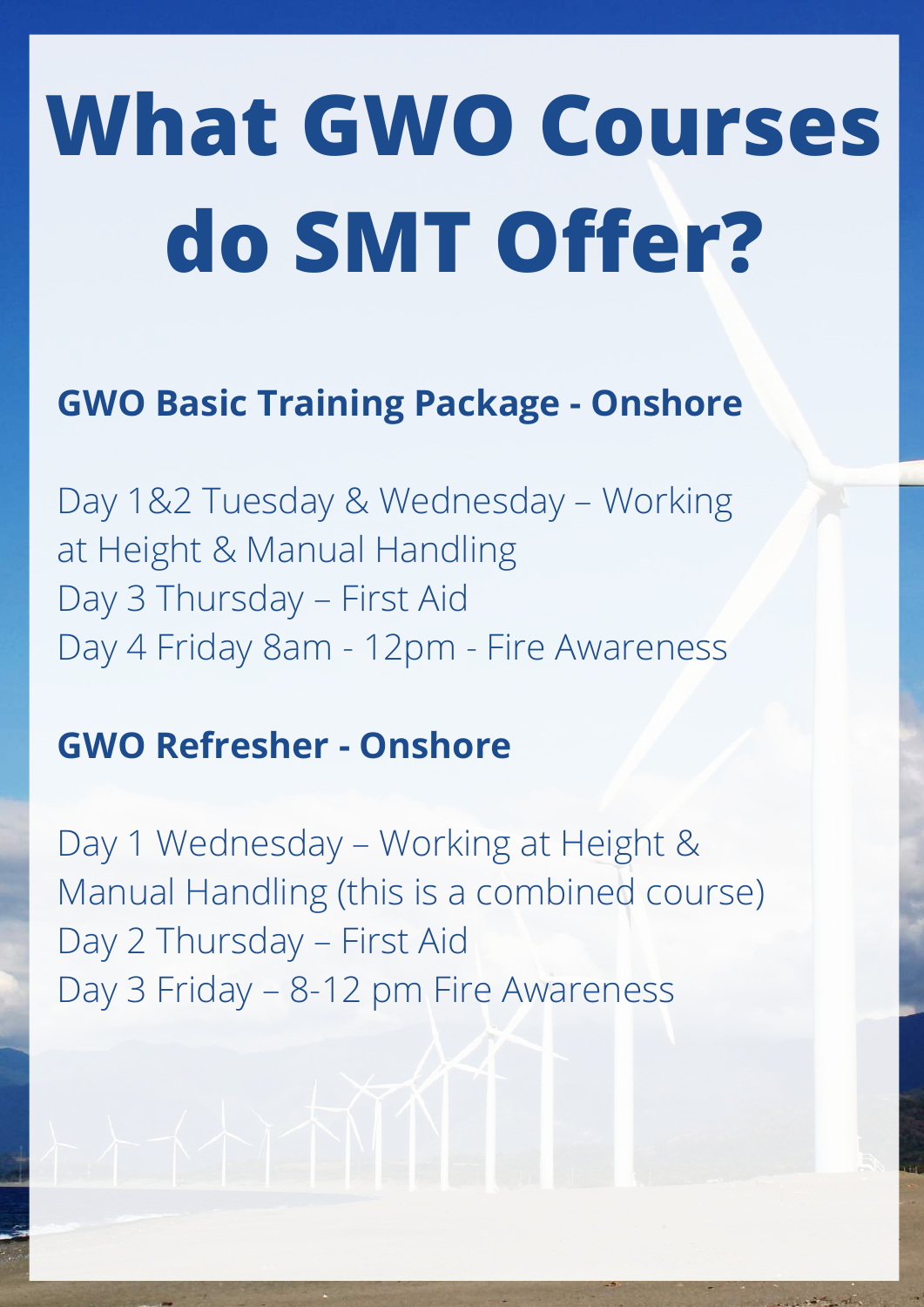### **Course Duration**

| <b>Course</b>                              | <b>Days</b> |
|--------------------------------------------|-------------|
| <b>Basic Safety</b><br>Training<br>Package | 4.5         |
| Working at<br>Height                       | 1.5         |
| <b>Sea Survival</b>                        | $\mathbf 1$ |
| <b>Manual Handling</b>                     | 0.5         |
| <b>Fire Awareness</b>                      | 0.5         |
| <b>First Aid</b>                           |             |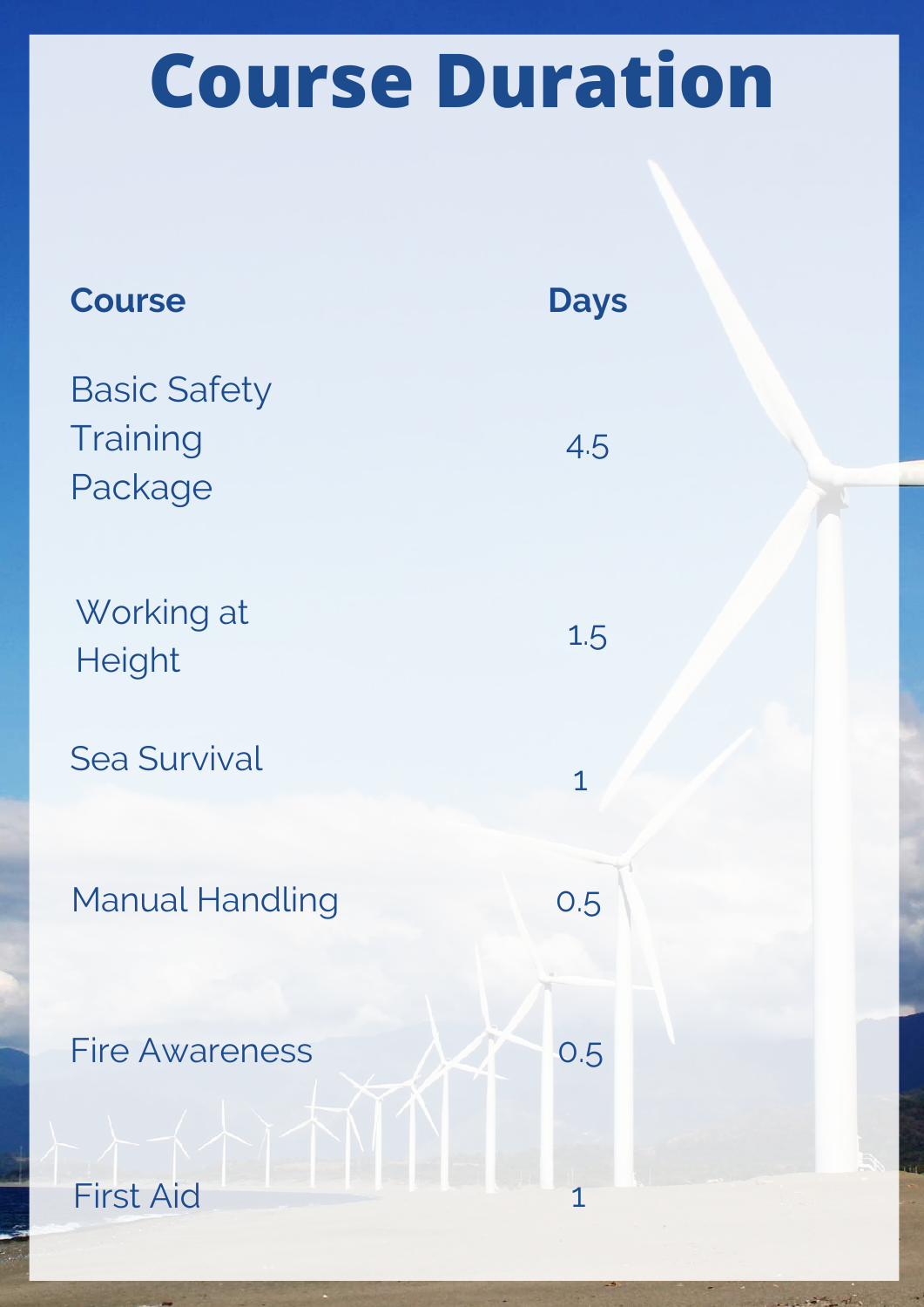### **Course Duration**

| <b>Course</b><br>(Refresher)                               | <b>Days</b>  |
|------------------------------------------------------------|--------------|
| <b>Onshore Refresher</b><br>Package                        | 3            |
| <b>Offshore Refresher</b><br>Package                       | 4            |
| Working at<br>Height &<br>Manual<br>Handling<br>(Combined) | 1            |
| <b>Sea Survival</b>                                        |              |
| <b>Fire Awareness</b>                                      | 0.5          |
| <b>First Aid</b>                                           | $\mathbf{1}$ |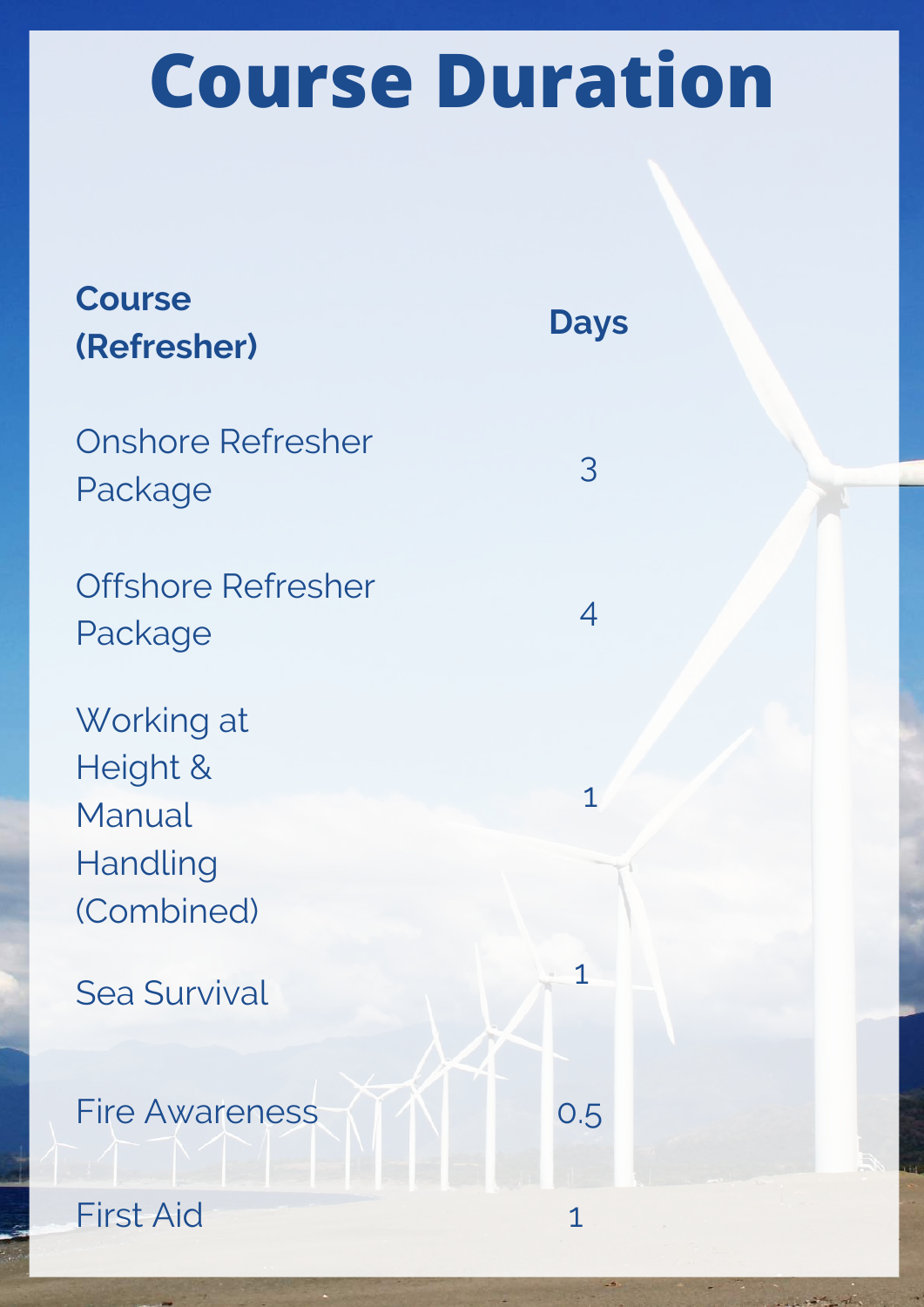### **Basic Safety Training - [Offshore](https://streammarinetraining.com/arlo/events/211-gwo-basic-safety-training-bst/)**

#### **Description**

Upon completion of the Global Wind Organisation (GWO) Basic Safety Training (BST) Delegates will possess an awareness of the hazards encountered when working within the wind industry and how to control and mitigate these hazards.

The BST will also equip participants with the knowledge, skills and confidence to appropriately respond in the event of an emergency and to increase their safety through proper use of Personal Protective Equipment, emergency equipment and procedures.

The approved GWO Basic Safety Training (BST) provides Delegates with important skills, which include Fire Awareness, First Aid, Working at Heights and Manual Handling. To enable Delegates to work in the offshore environment, an additional GWO Sea Survival training shall be completed.

#### **Certification**

- GWO BST Fire Awareness
- GWO BST Manual Handling
- GWO BST Working at Height
- GWO BST Sea Survival
- GWO BST First aid

#### **Prerequisites**

- All personnel participating in training shall be medically fit and capable of fully participating.
- The Delegates shall also have a personal Delegate profile in WINDA and provide their own WINDA ID prior to completing the BST training.

#### **Revalidation**

2 Years

#### **Who is this course for?**

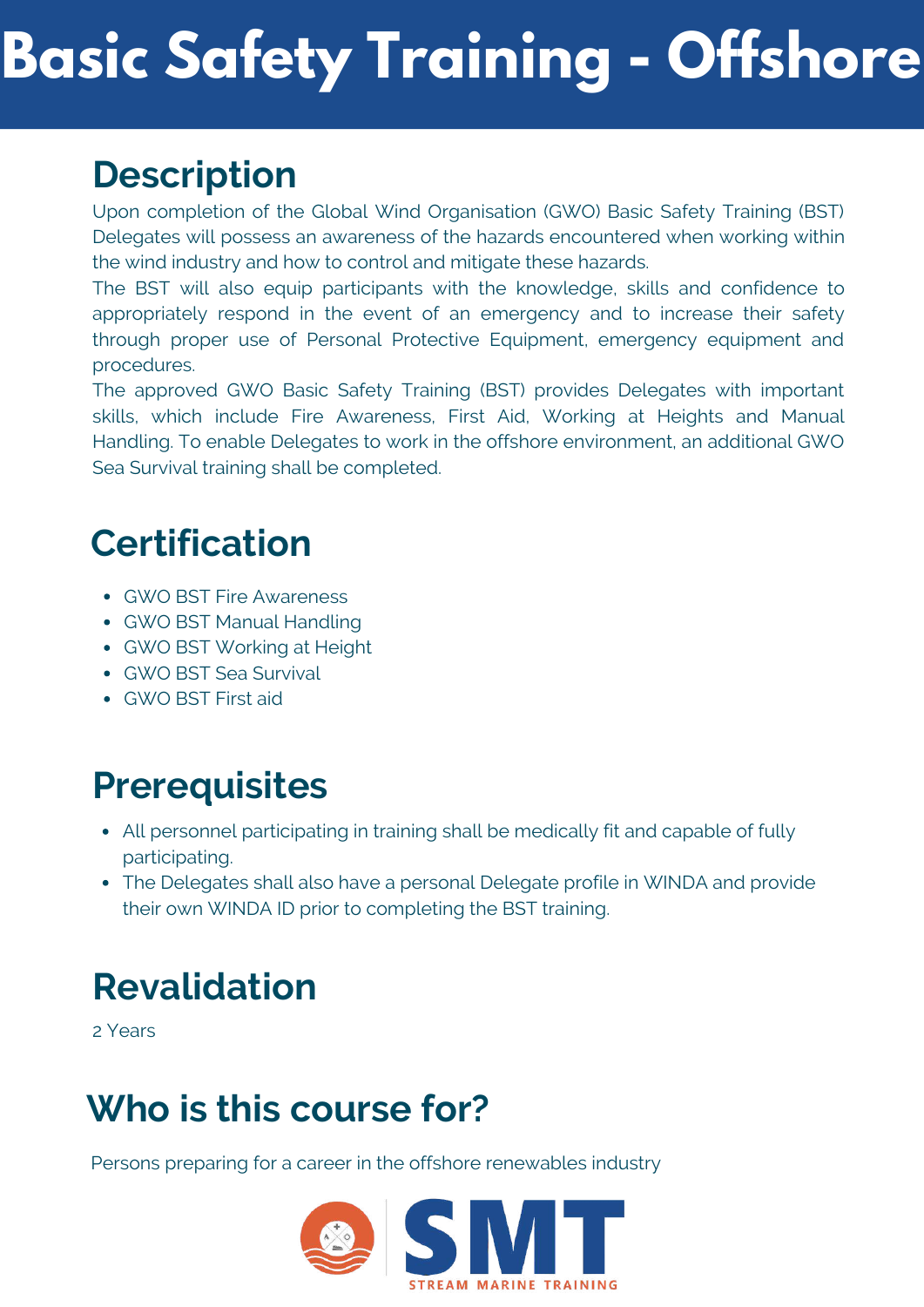### **[Working](https://streammarinetraining.com/arlo/events/70-gwo-working-at-height-wah/) at Height (part of BST) - Offshore**

#### **Description**

The aim of this module is to qualify the participants, through theoretical and practical training, to use basic personal protective equipment and perform safe work at heights and safe and comprehensive basic rescue from heights in a remote wind turbine environment.

#### **Certification**

GWO BST Working at Height

#### **Prerequisites**

- All personnel participating in the training shall be medically fit and capable of fully participating.
- The Delegates shall also have a personal Delegate profile in WINDA and provide their own WINDA ID prior to completing the BST training.

#### **Revalidation**

2 Years

#### **Who is this course for?**

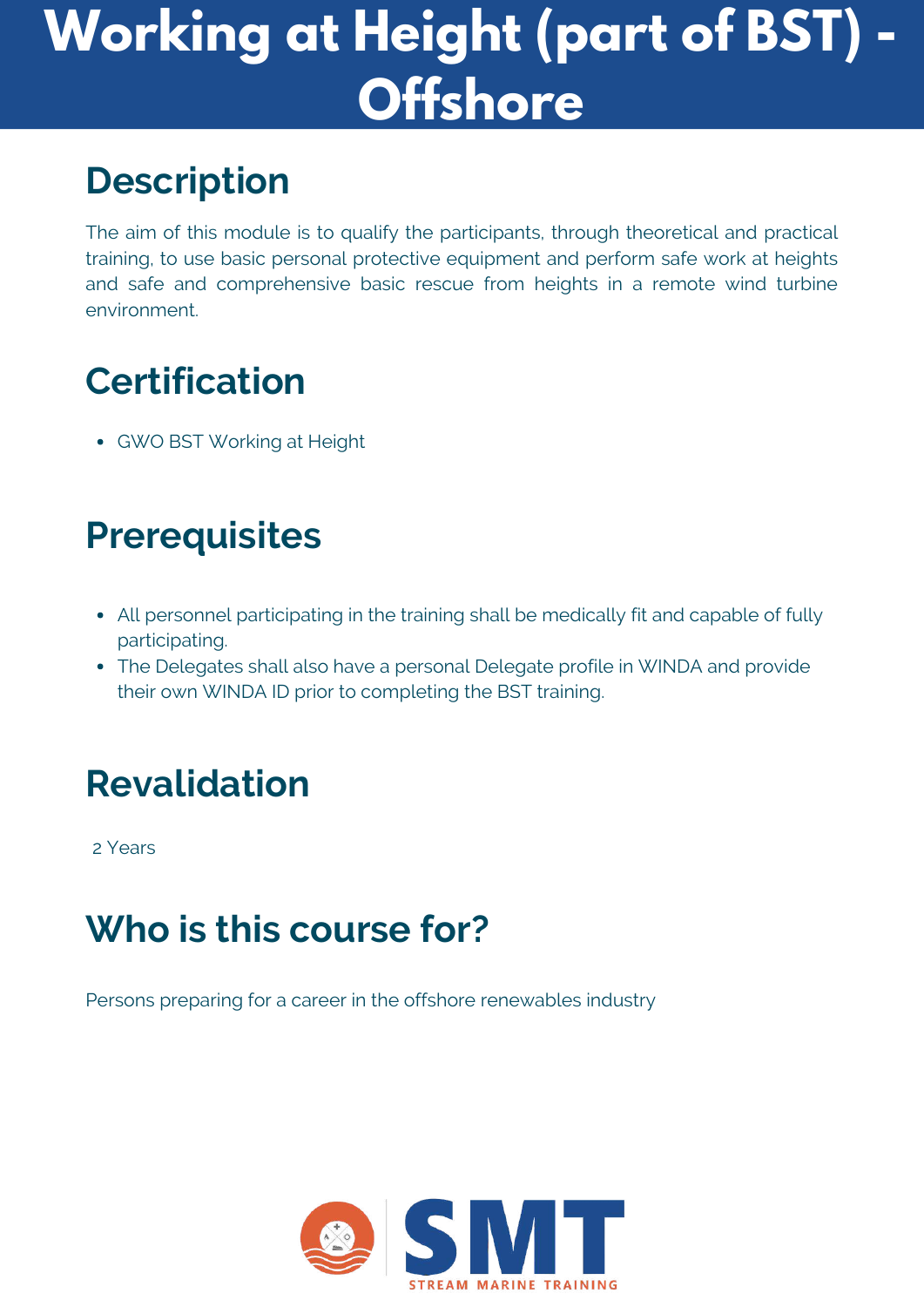### **Manual Handling (part of BST) - Offshore**

#### **Description**

The aim of this Module is to encourage positive Manual Handling and ergonomic behaviour, encourage delegates to consider alternatives to manual handling through planning and to train delegates ability to perform Manual Handling tasks in a safe manner in the wind turbine industry/environment.

#### **Certification**

GWO BST Manual Handling

#### **Prerequisites**

- All personnel participating in the training shall be medically fit and capable of fully participating.
- The Delegates shall also have a personal Delegate profile in WINDA and provide their own WINDA ID prior to completing the BST training.

#### **Revalidation**

2 Years

#### **Who is this course for?**

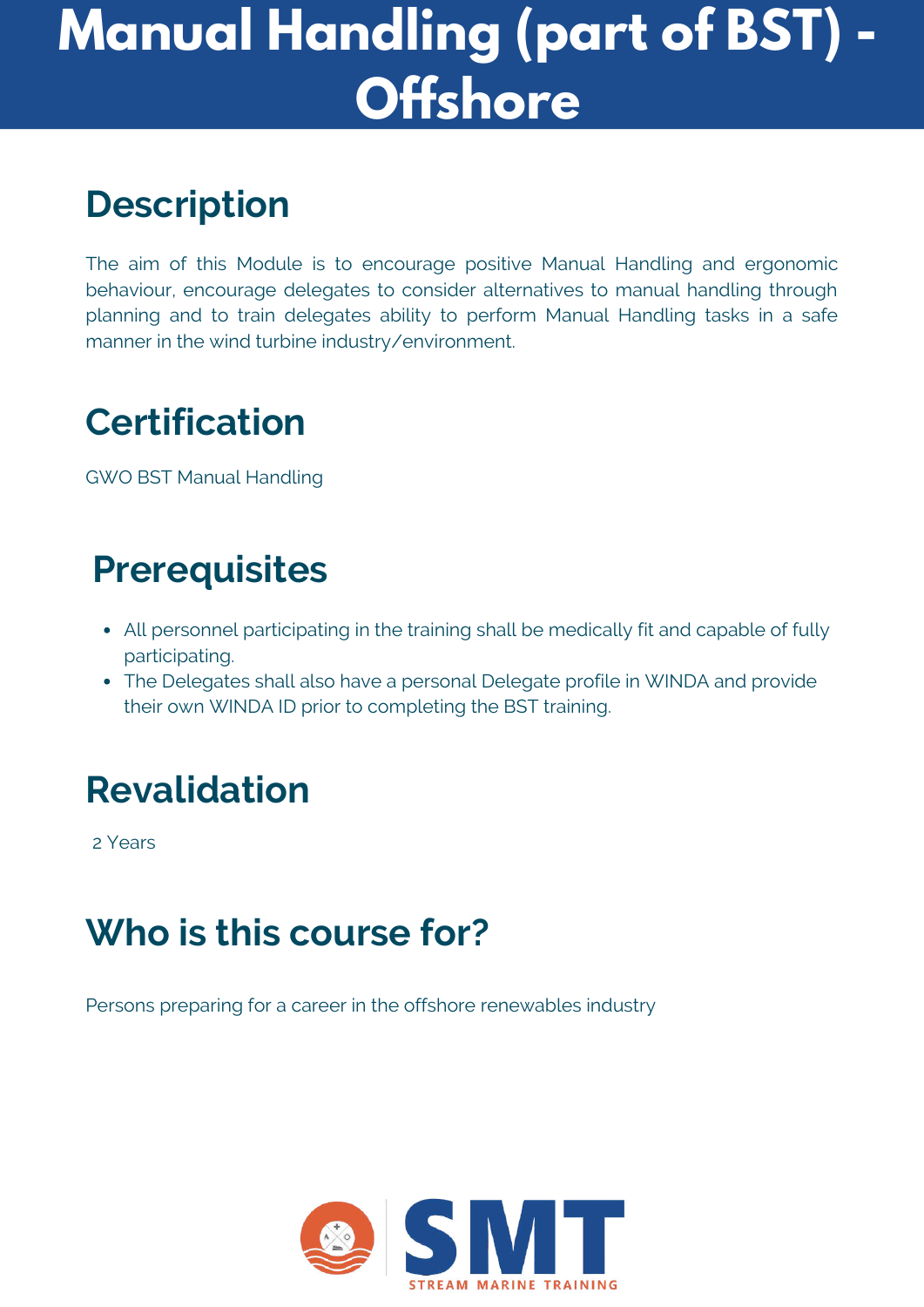### **Sea Survival (part of BST) - Offshore**

#### **Description**

The aims of this BST Sea Survival course are, by theoretical and practical training to give the participants the basic knowledge and skills to act safely and take the correct preventive actions in all aspects of offshore operations from shore to installation vessel or WTG and vice versa, both during normal operation and in an emergency in an offshore wind energy environment.

#### **Certification**

GWO BST Sea Survival

#### **Prerequisites**

- All personnel participating in the training shall be medically fit and capable of fully participating.
- The Delegates shall also have a personal Delegate profile in WINDA and provide their own WINDA ID prior to completing the BST training.

#### **Revalidation**

2 Years

#### **Who is this course for?**

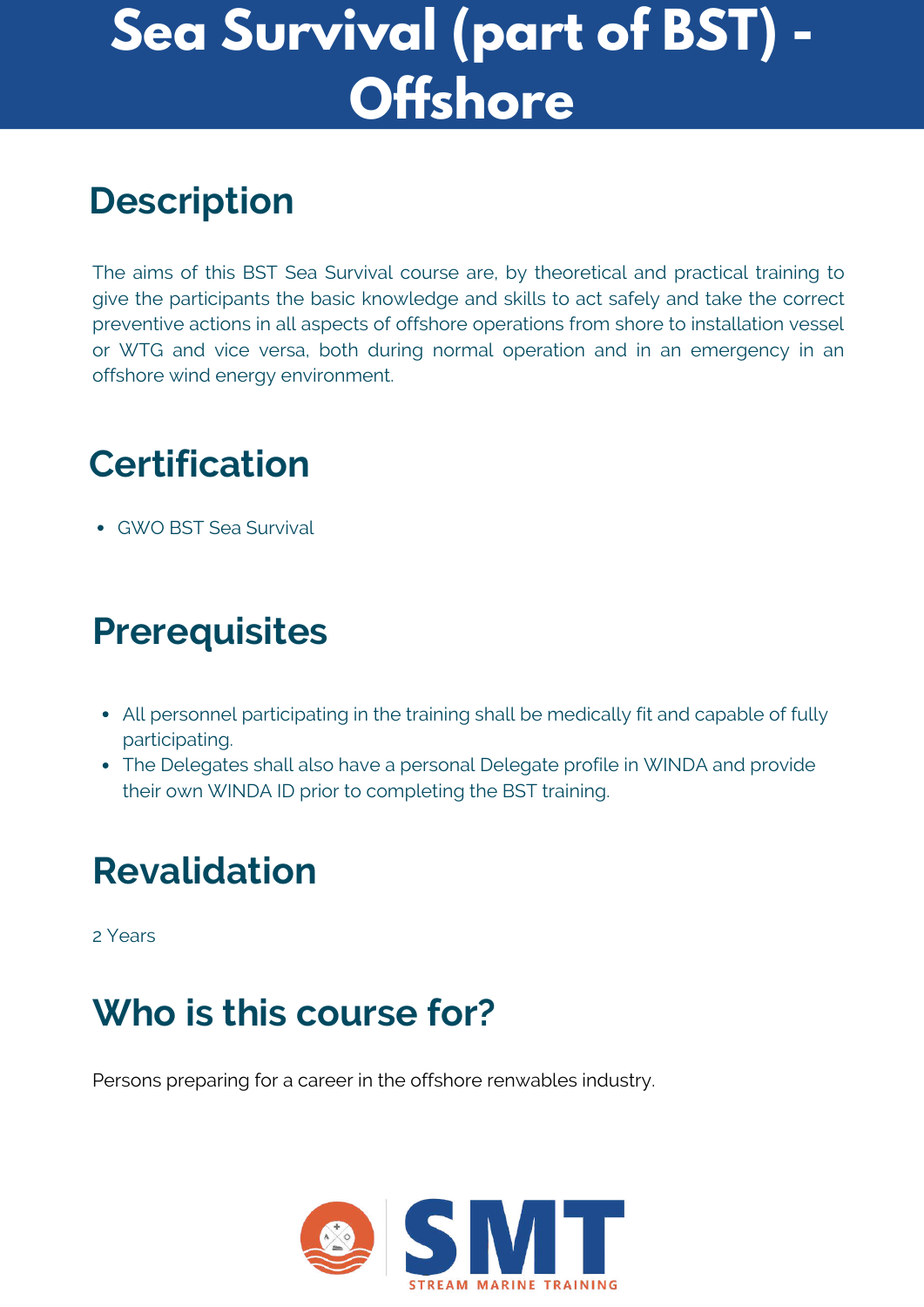### **Fire Awareness (part of BST) - Offshore**

#### **Description**

The aim of this course is to give the delegates the basic knowledge and skills through theoretical and practical training.

Delegates should be able to prevent fires, make appropriate judgements when evaluating a fire, manage evacuation of personnel and ensure all are safely accounted for in the event of an unmanageable fire. If the incident is judged to be safe, the delegates should be able to efficiently extinguish an initial fire by using basic hand held firefighting equipment.

#### **Certification**

GWO Fire Awareness (FA)

#### **Prerequisites**

- All personnel participating in the training shall be medically fit and capable of fully participating.
- The Delegates shall also have a personal Delegate profile in WINDA and provide their own WINDA ID prior to completing the BST training.

#### **Revalidation**

2 Years

#### **Who is this course for?**

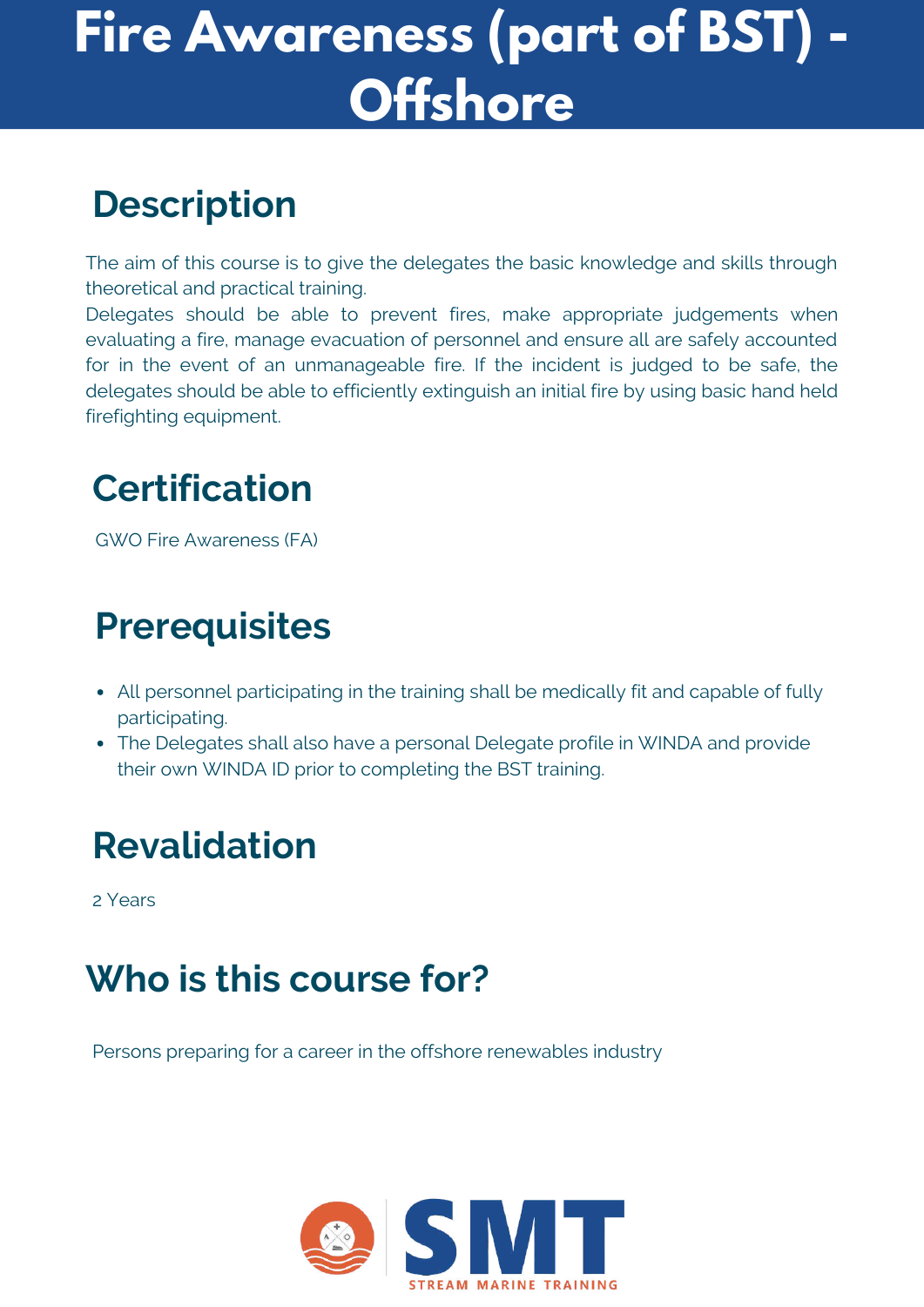### **First Aid (part of BST) - Offshore**

#### **Description**

The aim of this BST Module is to enable delegates to administer safe and effective First Aid in the wind turbine industry/ WTG environment, in accordance with GWO First Aid training through theoretical and practical training.

Furthermore, this training will enable the delegate to perform cardiopulmonary resuscitation (CPR) and use an automated external defibrillator (AED).

#### **Certification**

GWO BST First Aid

#### **Prerequisites**

- All personnel participating in the training shall be medically fit and capable of fully participating.
- The Delegates shall also have a personal Delegate profile in WINDA and provide their own WINDA ID prior to completing the BST training.

#### **Revalidation**

2 Years

#### **Who is this course for?**

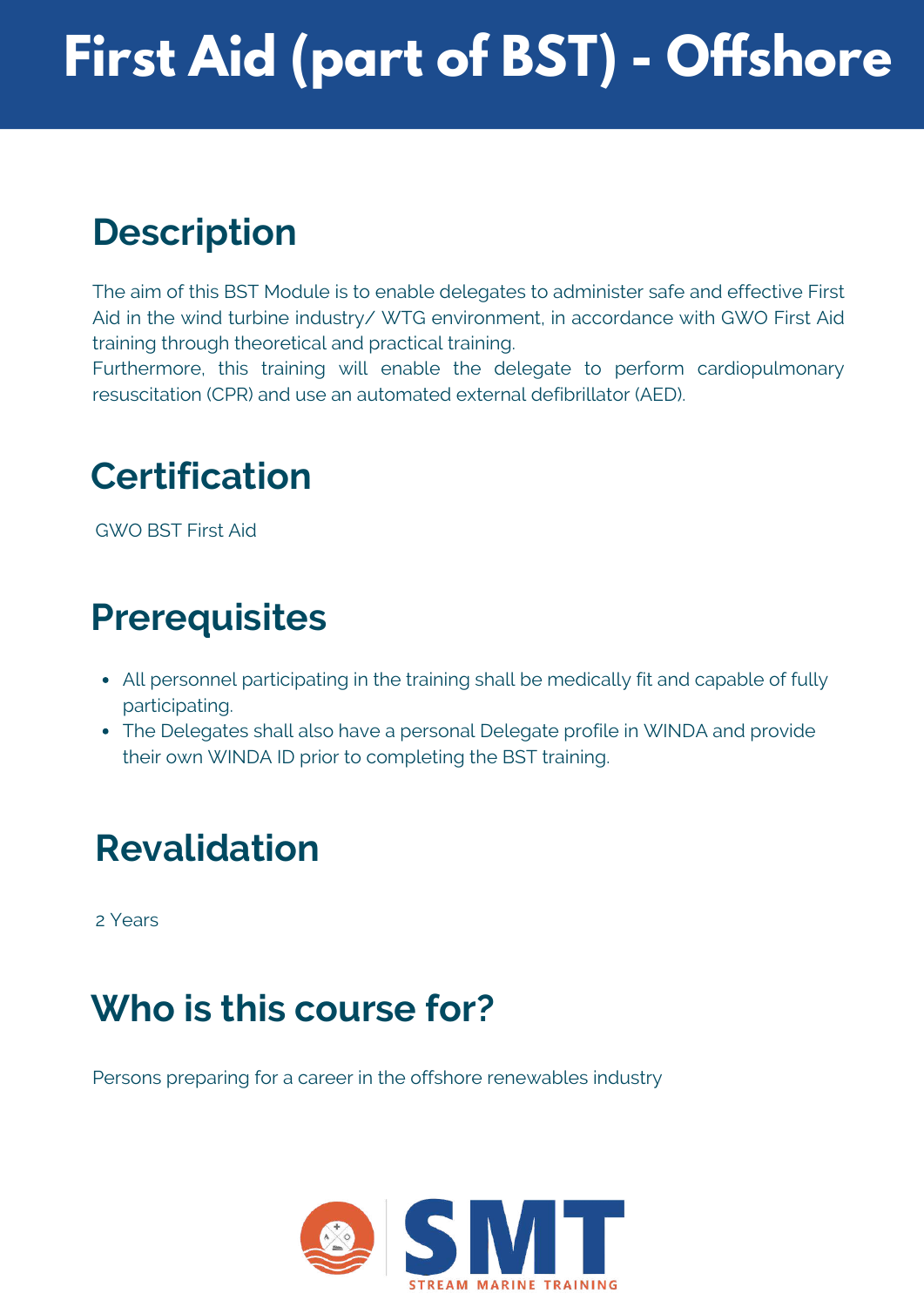### **Basic Safety Training - Onshore**

#### **Description**

Upon completion of the Global Wind Organisation (GWO) Basic Safety Training (BST) Delegates will possess an awareness of the hazards encountered when working within the wind industry and how to control and mitigate these hazards.

The BST will also equip participants with the knowledge, skills and confidence to appropriately respond in the event of an emergency and to increase their safety through proper use of Personal Protective Equipment, emergency equipment and procedures.

The approved GWO Basic Safety Training (BST) provides Delegates with important skills, which include Fire Awareness, First Aid, Working at Heights and Manual Handling. To enable Delegates to work in the offshore environment, an additional GWO Sea Survival training shall be completed.

#### **Certification**

- GWO BST Fire Awareness
- GWO BST Manual Handling
- GWO BST Working at Height
- GWO BST Sea Survival
- GWO BST First aid

#### **Prerequisites**

- All personnel participating in training shall be medically fit and capable of fully participating.
- The Delegates shall also have a personal Delegate profile in WINDA and provide their own WINDA ID prior to completing the BST training.

#### **Revalidation**

2 Years

#### **Who is this course for?**

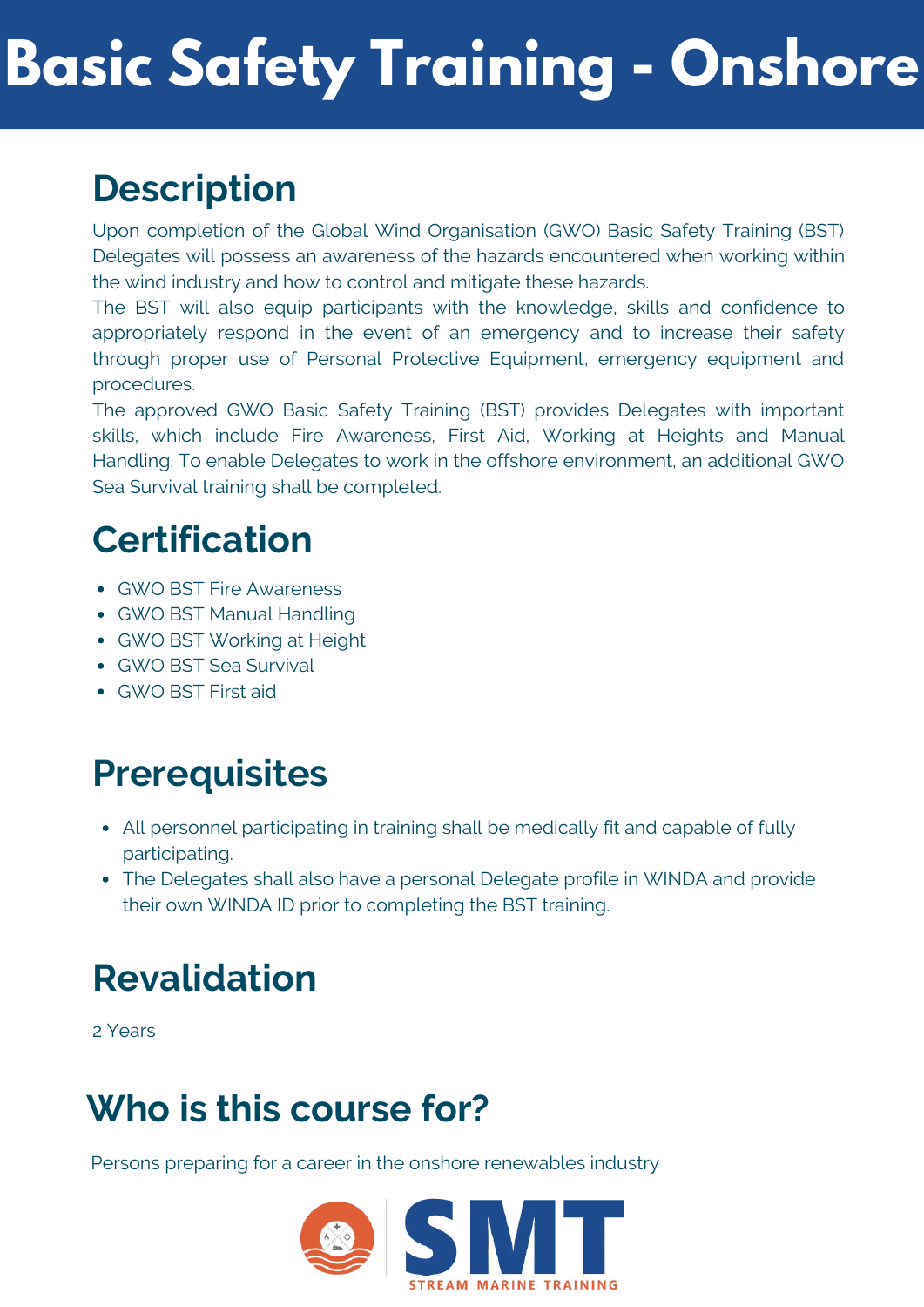### **Working at Height (part of BST) - Onshore**

#### **Description**

The aim of this module is to qualify the participants, through theoretical and practical training, to use basic personal protective equipment and perform safe work at heights and safe and comprehensive basic rescue from heights in a remote wind turbine environment.

#### **Certification**

GWO BST Working at Height

#### **Prerequisites**

- All personnel participating in the training shall be medically fit and capable of fully participating.
- The Delegates shall also have a personal Delegate profile in WINDA and provide their own WINDA ID prior to completing the BST training.

#### **Revalidation**

2 Years

#### **Who is this course for?**

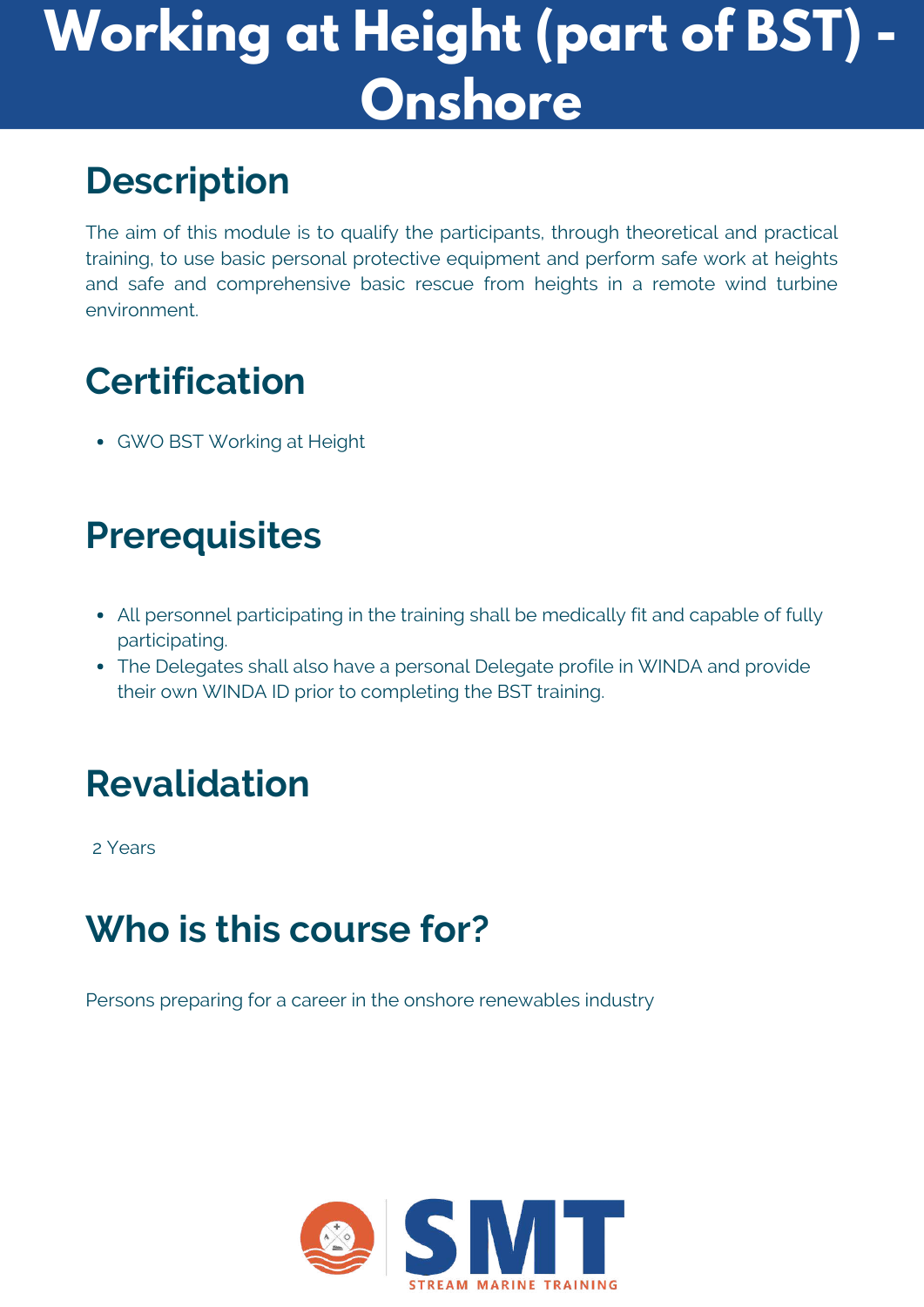### **Manual Handling (part of BST) - Onshore**

#### **Description**

The aim of this Module is to encourage positive Manual Handling and ergonomic behaviour, encourage delegates to consider alternatives to manual handling through planning and to train delegates ability to perform Manual Handling tasks in a safe manner in the wind turbine industry/environment.

#### **Certification**

GWO BST Manual Handling

#### **Prerequisites**

- All personnel participating in the training shall be medically fit and capable of fully participating.
- The Delegates shall also have a personal Delegate profile in WINDA and provide their own WINDA ID prior to completing the BST training.

#### **Revalidation**

2 Years

#### **Who is this course for?**

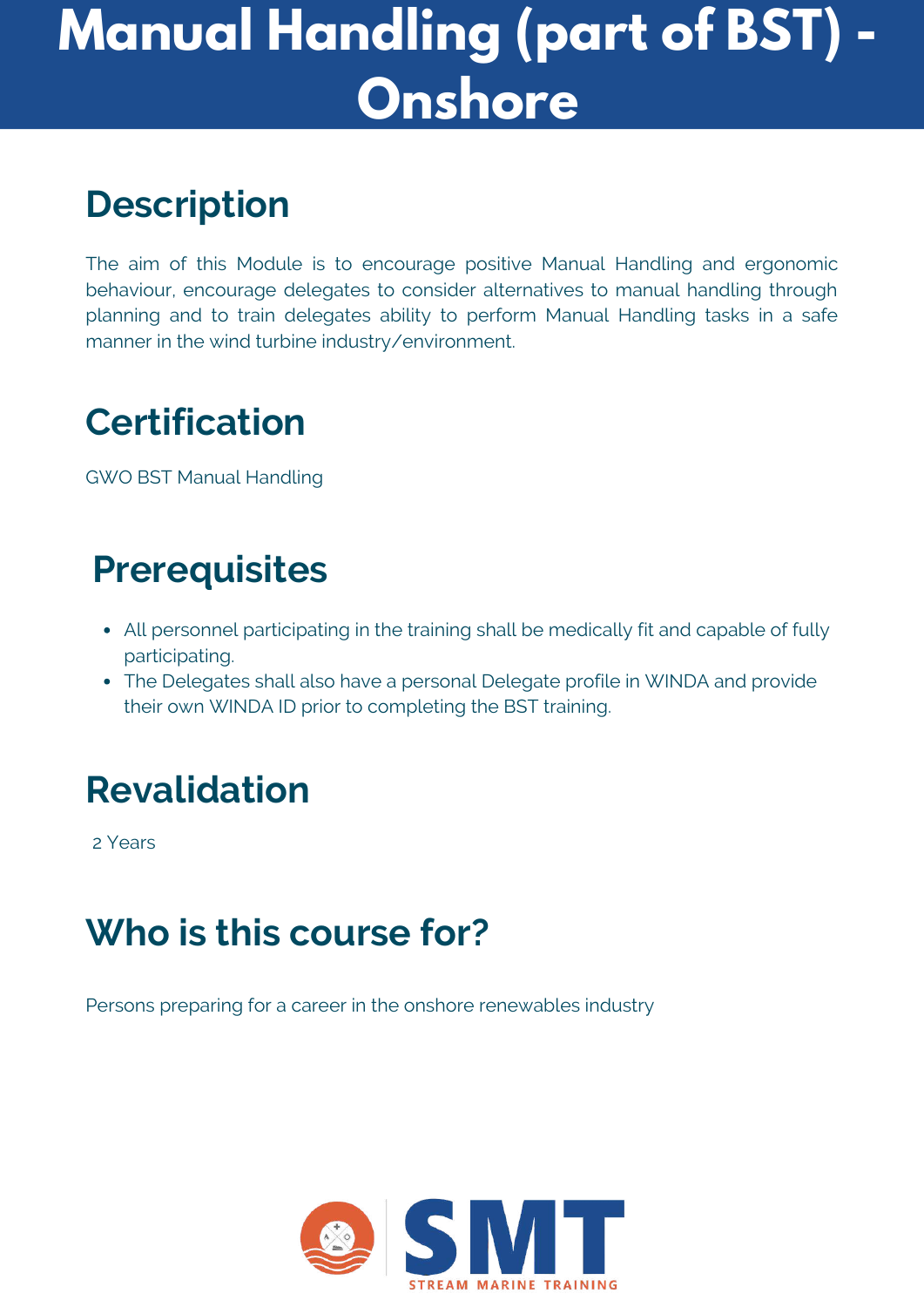### **Fire Awareness (part of BST) - Onshore**

#### **Description**

The aim of this course is to give the delegates the basic knowledge and skills through theoretical and practical training.

Delegates should be able to prevent fires, make appropriate judgements when evaluating a fire, manage evacuation of personnel and ensure all are safely accounted for in the event of an unmanageable fire. If the incident is judged to be safe, the delegates should be able to efficiently extinguish an initial fire by using basic hand held firefighting equipment.

#### **Certification**

GWO Fire Awareness (FA)

#### **Prerequisites**

- All personnel participating in the training shall be medically fit and capable of fully participating.
- The Delegates shall also have a personal Delegate profile in WINDA and provide their own WINDA ID prior to completing the BST training.

#### **Revalidation**

2 Years

#### **Who is this course for?**

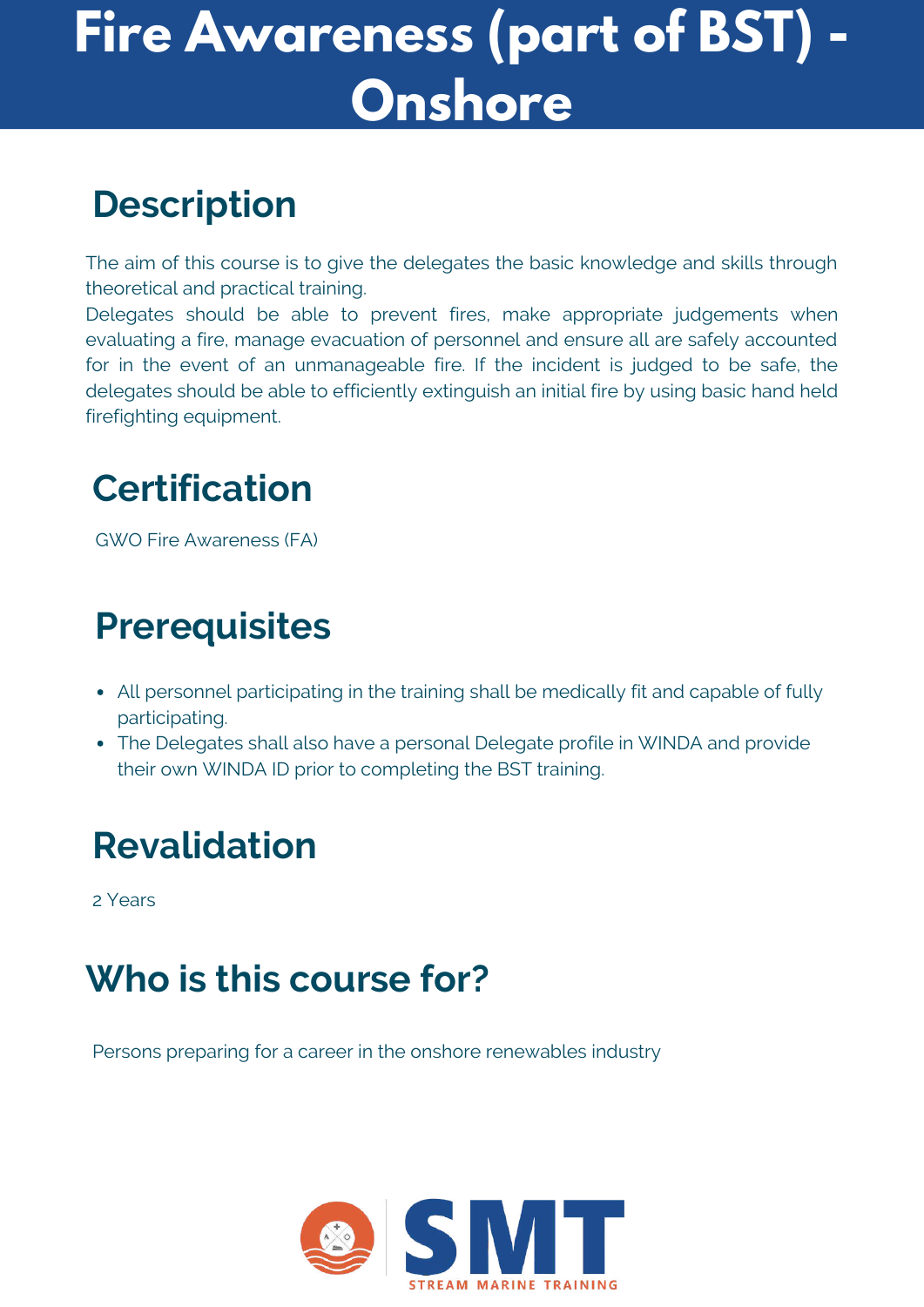### **First Aid (part of BST) - Onshore**

#### **Description**

The aim of this BST Module is to enable delegates to administer safe and effective First Aid in the wind turbine industry/ WTG environment, in accordance with GWO First Aid training through theoretical and practical training.

Furthermore, this training will enable the delegate to perform cardiopulmonary resuscitation (CPR) and use an automated external defibrillator (AED).

#### **Certification**

GWO BST First Aid

#### **Prerequisites**

- All personnel participating in the training shall be medically fit and capable of fully participating.
- The Delegates shall also have a personal Delegate profile in WINDA and provide their own WINDA ID prior to completing the BST training.

#### **Revalidation**

2 Years

#### **Who is this course for?**

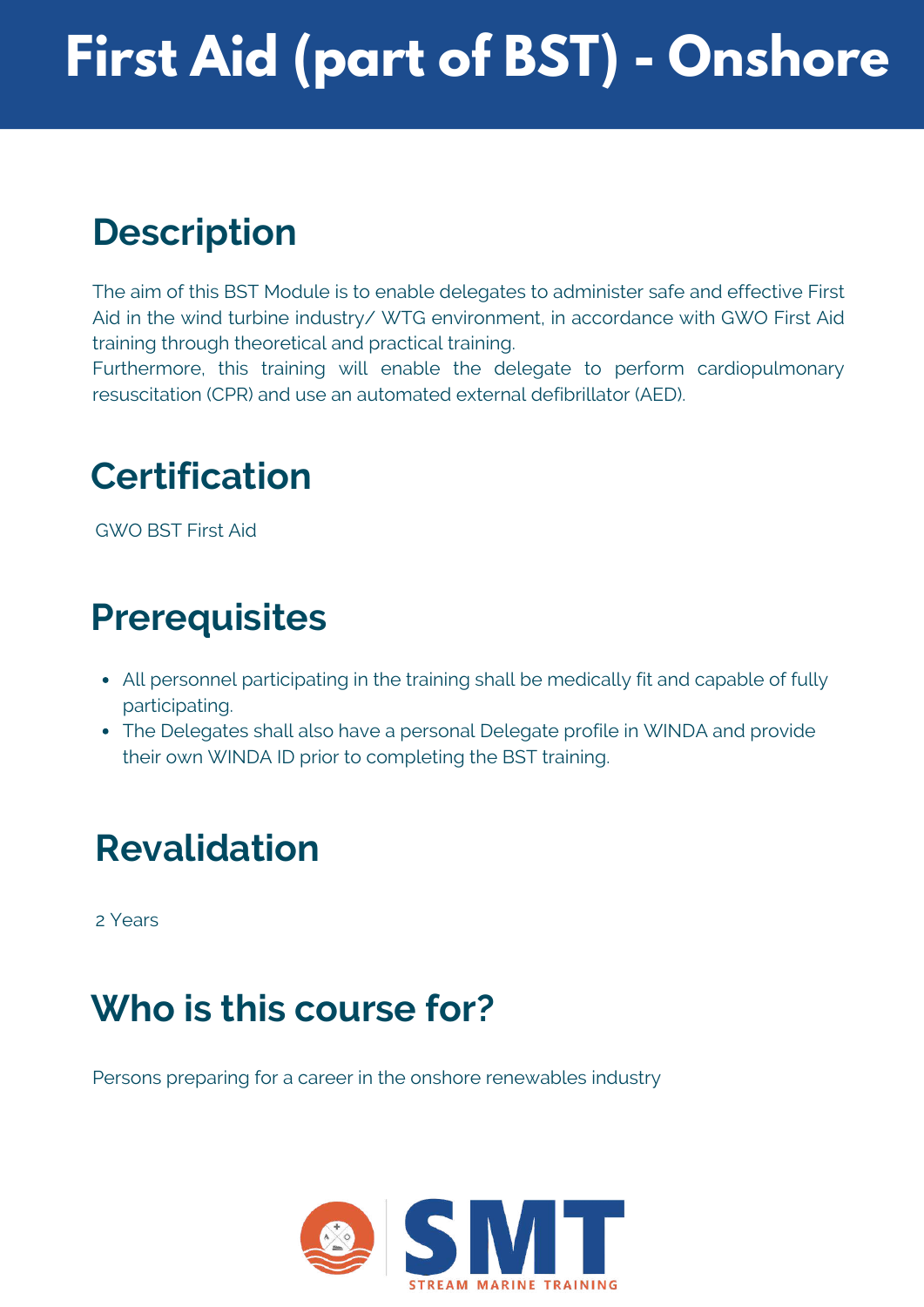# **Refreshers**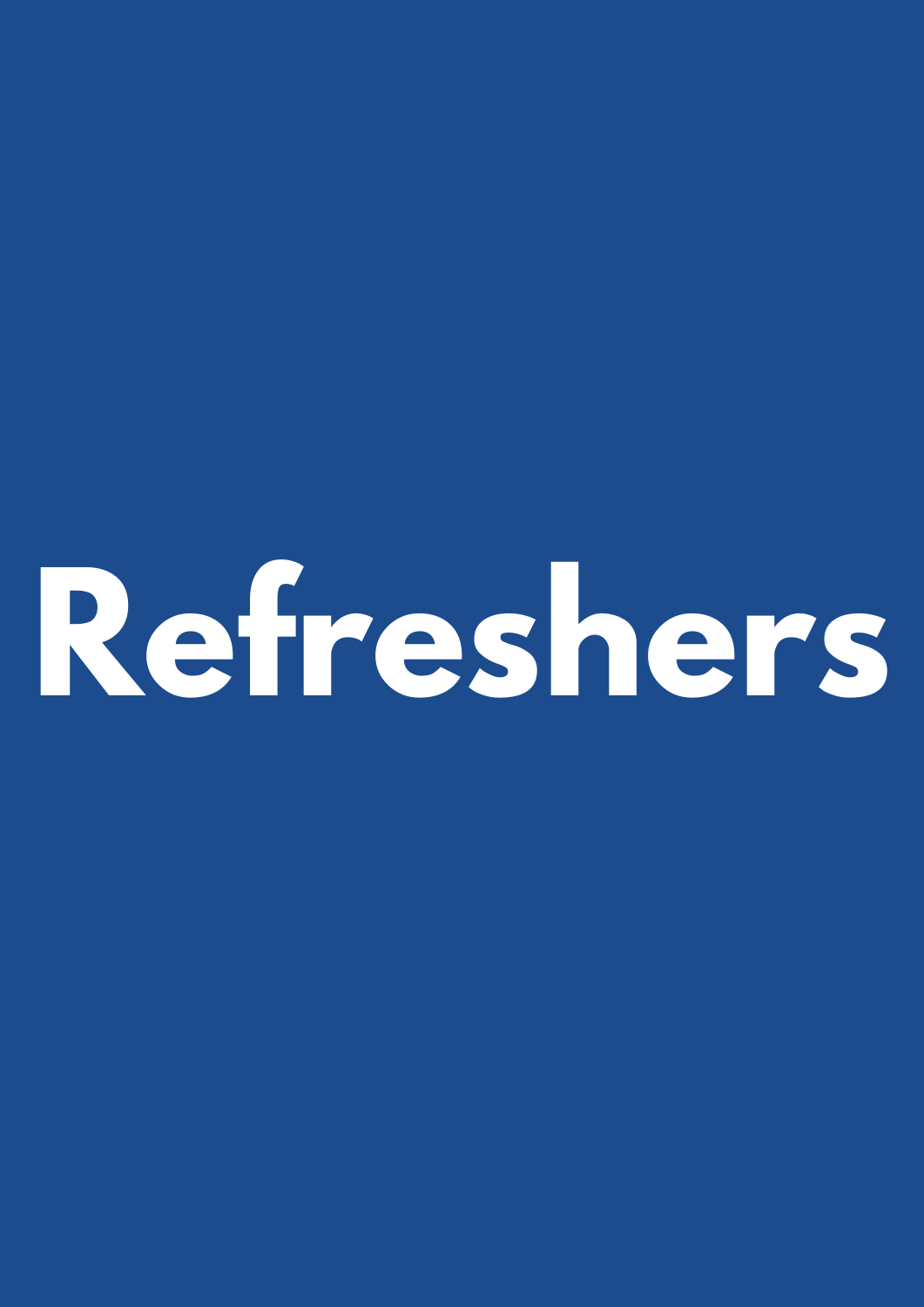#### **Description**

The aim of this BSTR First Aid Module is to review and build on previously gained knowledge and skills from BST First Aid through theoretical and practical training so that Delegates can administer safe and effective First Aid, perform cardiopulmonary resuscitation (CPR) and use an automated external defibrillator (AED) in the wind industry / WTG environment.

#### **Certification**

GWO BSTR First Aid Refresher

#### **Prerequisites**

- All personnel participating in Refresher Training shall be medically fit and capable of fully participating.
- Delegates shall possess valid BST/ BSTR certificates or training records in WINDA for First Aid prior to attending BSTR training.
- The Delegates shall also have a personal Delegate profile in WINDA and provide their own WINDA ID prior to completing the BST training.

#### **Revalidation**

2 Years

#### **Who is this course for?**

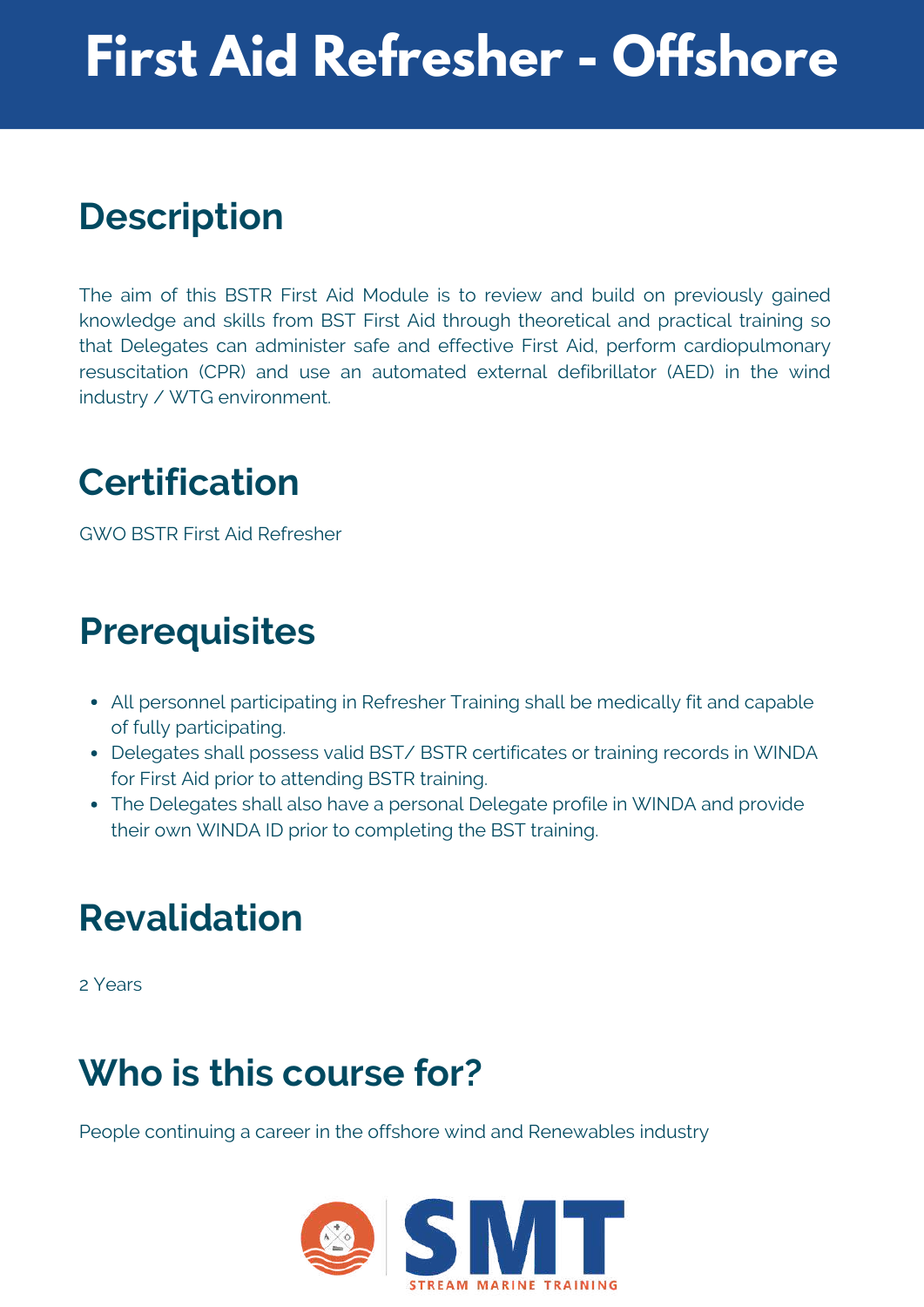### **Working at Height & Manual Handling - Offshore**

#### **Description**

The aim of this module is to review and build on previously gained knowledge and skills through theoretical and practical training so that delegates can use basic personal protective equipment and perform safe work at heights and safe and comprehensive basic rescue from heights. Furthermore, to encourage positive manual handling and ergonomic behaviour, encourage delegates to consider alternatives to manual handling through planning and to train delegates ability to perform Manual Handling tasks in a safe manner in the wind turbine industry/environment.

#### **Certification**

- GWO BSTR Working at Height Refresher
- GWO BSTR Manual Handling Refresher

#### **Prerequisites**

- All personnel participating in Refresher Training shall be medically fit and capable of fully participating.
- Furthermore, Delegates shall possess valid BST/ BSTR certificates or training records in WINDA for Working at height and Manual Handling prior to attending BSTR training.
- The Delegates shall also have a personal Delegate profile in WINDA and provide their own WINDA ID prior to completing the BST training.

#### **Revalidation**

2 Years

#### **Who is this course for?**

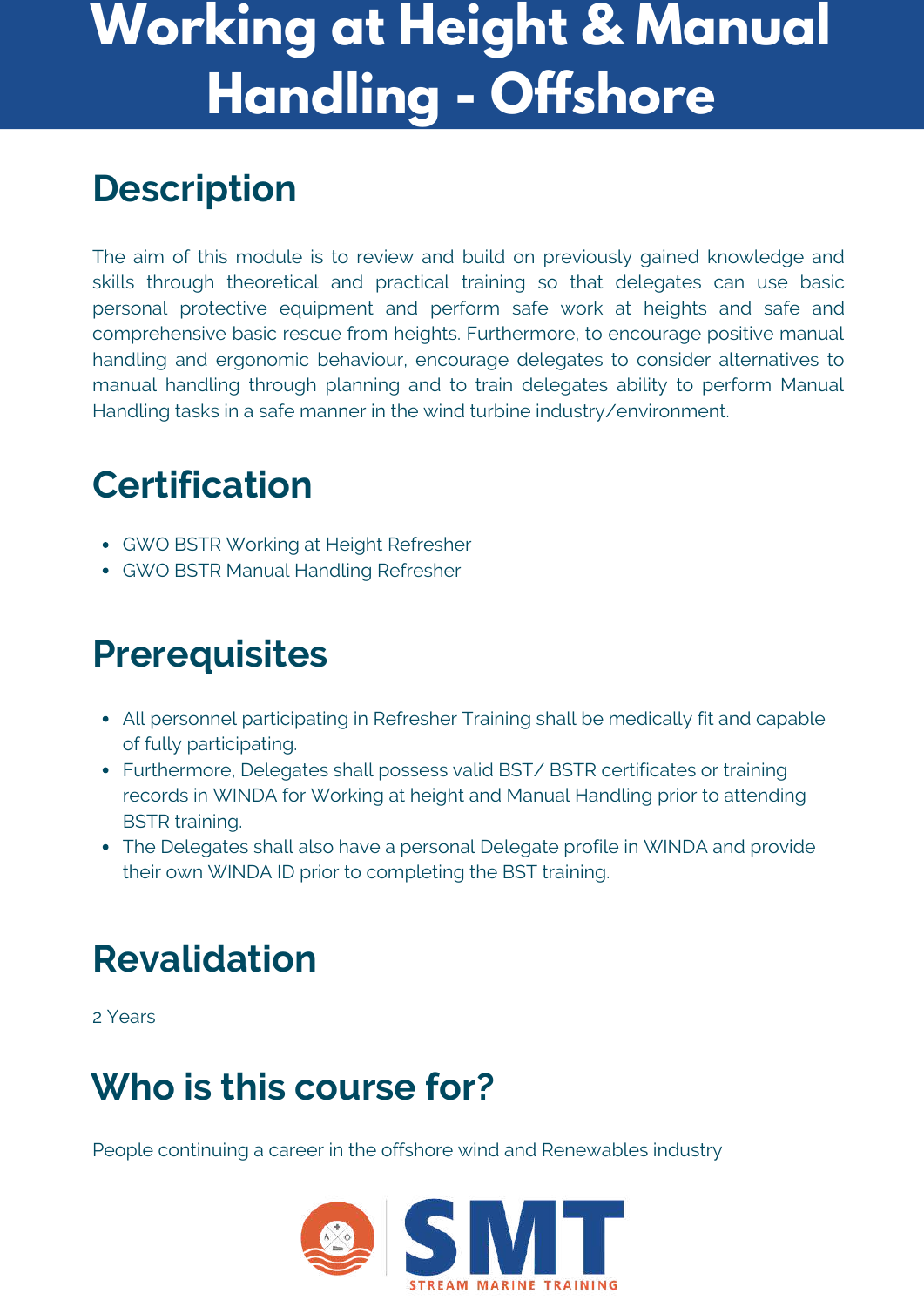### **Fire Awareness Refresher - Offshore**

#### **Description**

The aim of this course is to give the delegates the basic knowledge and skills through theoretical and practical training.

Delegates should be able to prevent fires, make appropriate judgements when evaluating a fire, manage evacuation of personnel and ensure all are safely accounted for in the event of an unmanageable fire. If the incident is judged to be safe, the delegates should be able to efficiently extinguish an initial fire by using basic hand held firefighting equipment.

#### **Certification**

GWO Fire Awareness Refresher (FAWR)

#### **Prerequisites**

- All personnel participating in Refresher Training shall be medically fit and capable of fully participating.
- Delegates shall possess valid BST/BSTR certificates or training records in WINDA for the Fire Awareness prior to attending BSTR training.
- The Delegates shall also have a personal Delegate profile in WINDA and provide their own WINDA ID prior to completing the BST training.

#### **Revalidation**

2 Years

#### **Who is this course for?**

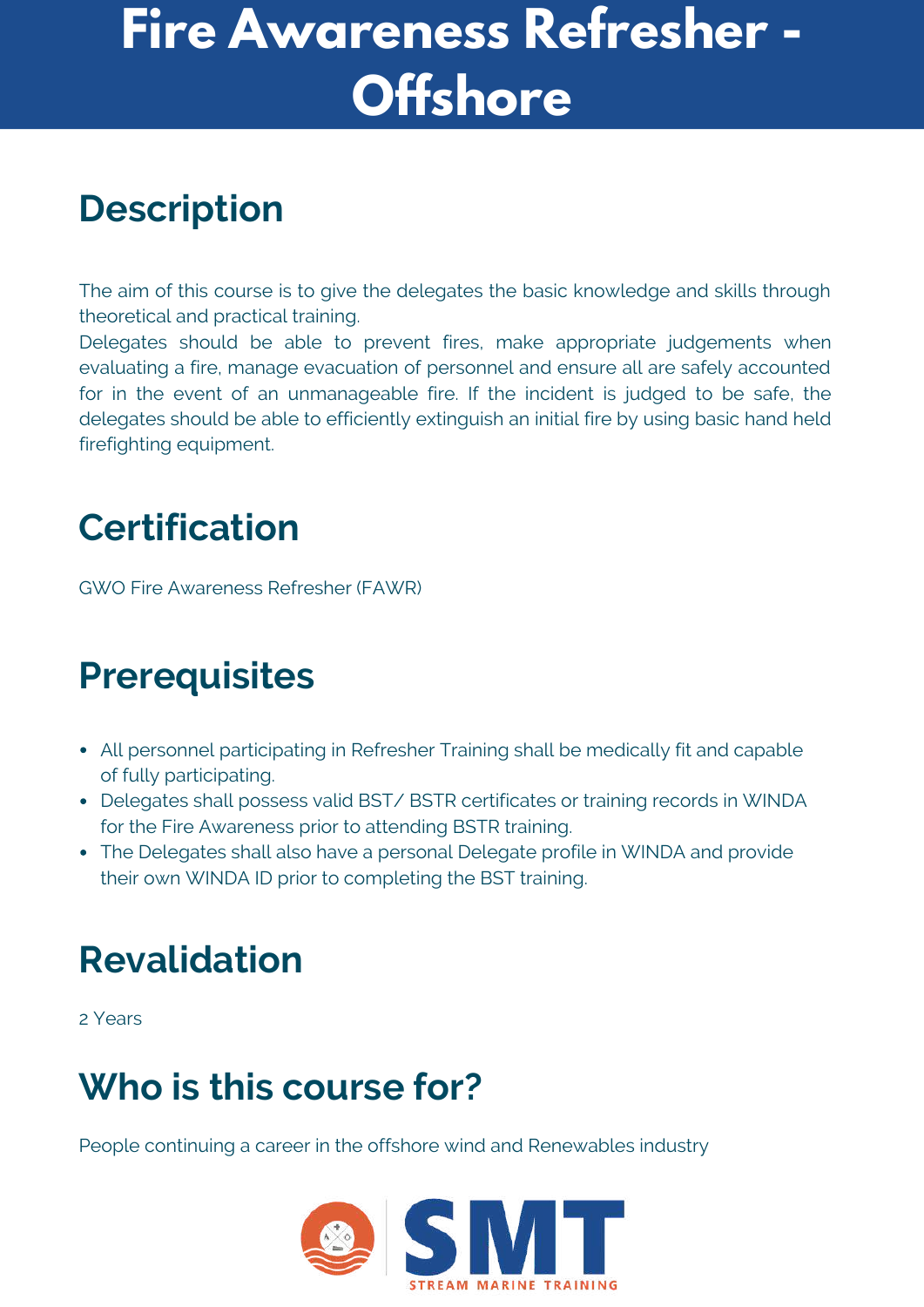### **Sea Survival Refresher - Offshore**

#### **Description**

The aims of this BST Sea Survival course are, by theoretical and practical training to give the participants the basic knowledge and skills to act safely and take the correct preventive actions in all aspects of offshore operations from shore to installation vessel or WTG and vice versa, both during normal operation and in an emergency in an offshore wind energy environment.

#### **Certification**

GWO BSTR Sea Survival Refresher

#### **Prerequisites**

- All personnel participating in Refresher Training shall be medically fit and capable of fully participating.
- The Delegates shall also have a personal Delegate profile in WINDA and provide their own WINDA ID prior to completing the BST training.
- GWO BST or BSTR certificate or WINDA training Record

#### **Revalidation**

2 Years

#### **Who is this course for?**

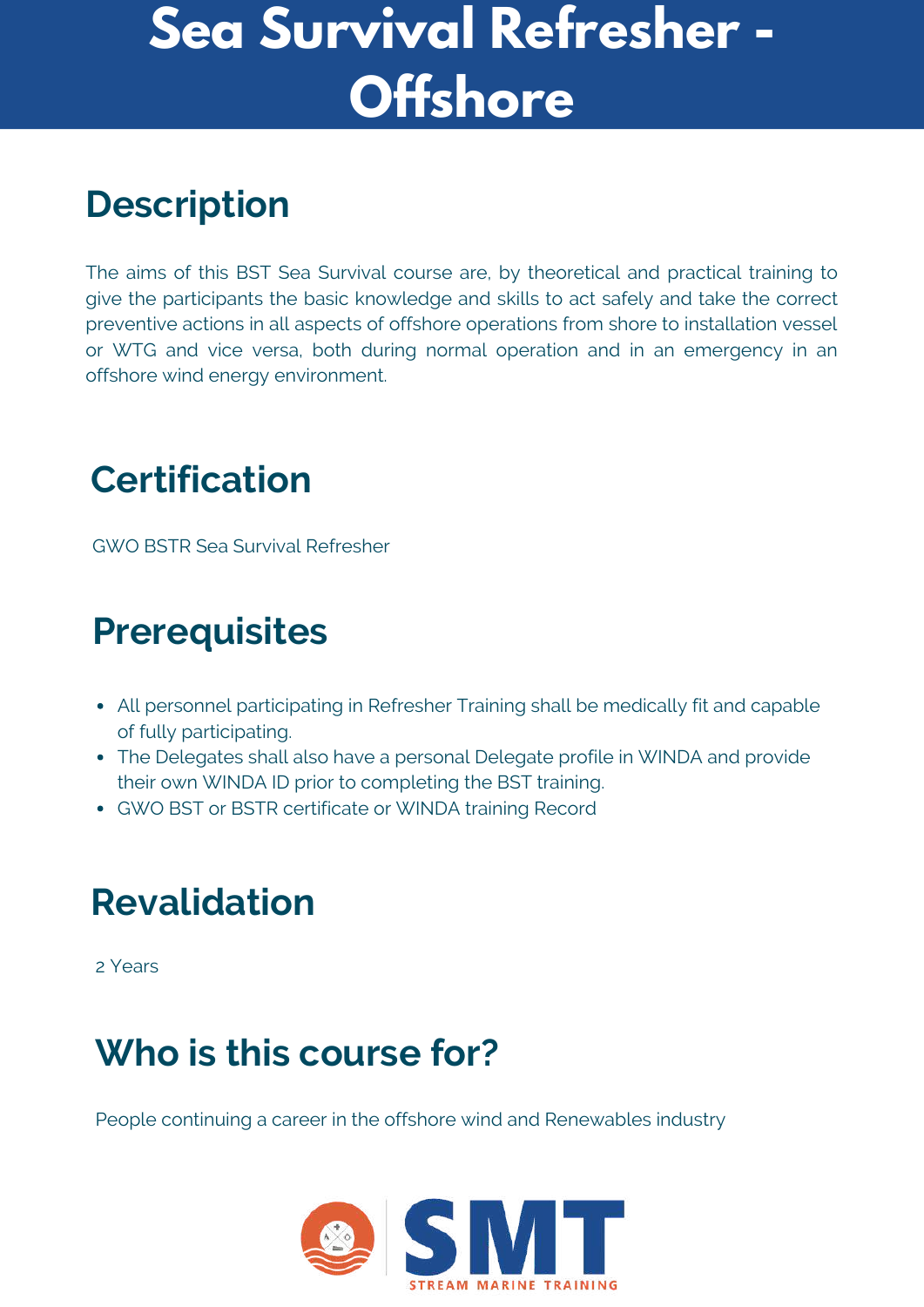#### **Description**

The aim of this BSTR First Aid Module is to review and build on previously gained knowledge and skills from BST First Aid through theoretical and practical training so that Delegates can administer safe and effective First Aid, perform cardiopulmonary resuscitation (CPR) and use an automated external defibrillator (AED) in the wind industry / WTG environment.

#### **Certification**

GWO BSTR First Aid Refresher

#### **Prerequisites**

- All personnel participating in Refresher Training shall be medically fit and capable of fully participating.
- Delegates shall possess valid BST/ BSTR certificates or training records in WINDA for First Aid prior to attending BSTR training.
- The Delegates shall also have a personal Delegate profile in WINDA and provide their own WINDA ID prior to completing the BST training.

#### **Revalidation**

2 Years

#### **Who is this course for?**

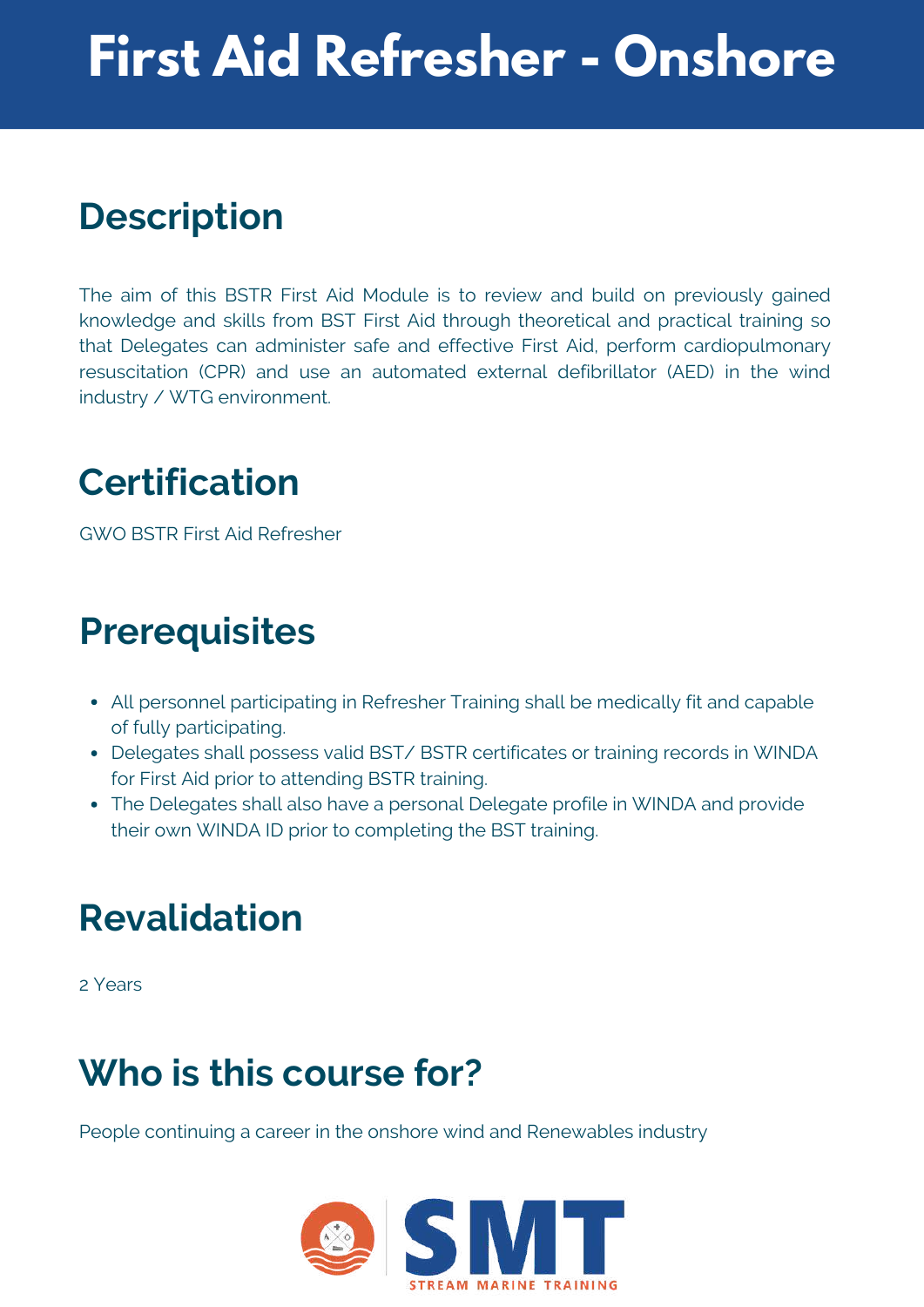### **Working at Height & Manual Handling - Onshore**

#### **Description**

The aim of this module is to review and build on previously gained knowledge and skills through theoretical and practical training so that delegates can use basic personal protective equipment and perform safe work at heights and safe and comprehensive basic rescue from heights. Furthermore, to encourage positive manual handling and ergonomic behaviour, encourage delegates to consider alternatives to manual handling through planning and to train delegates ability to perform Manual Handling tasks in a safe manner in the wind turbine industry/environment.

#### **Certification**

- GWO BSTR Working at Height Refresher
- GWO BSTR Manual Handling Refresher

#### **Prerequisites**

- All personnel participating in Refresher Training shall be medically fit and capable of fully participating.
- Furthermore, Delegates shall possess valid BST/ BSTR certificates or training records in WINDA for Working at height and Manual Handling prior to attending BSTR training.
- The Delegates shall also have a personal Delegate profile in WINDA and provide their own WINDA ID prior to completing the BST training.

#### **Revalidation**

2 Years

#### **Who is this course for?**

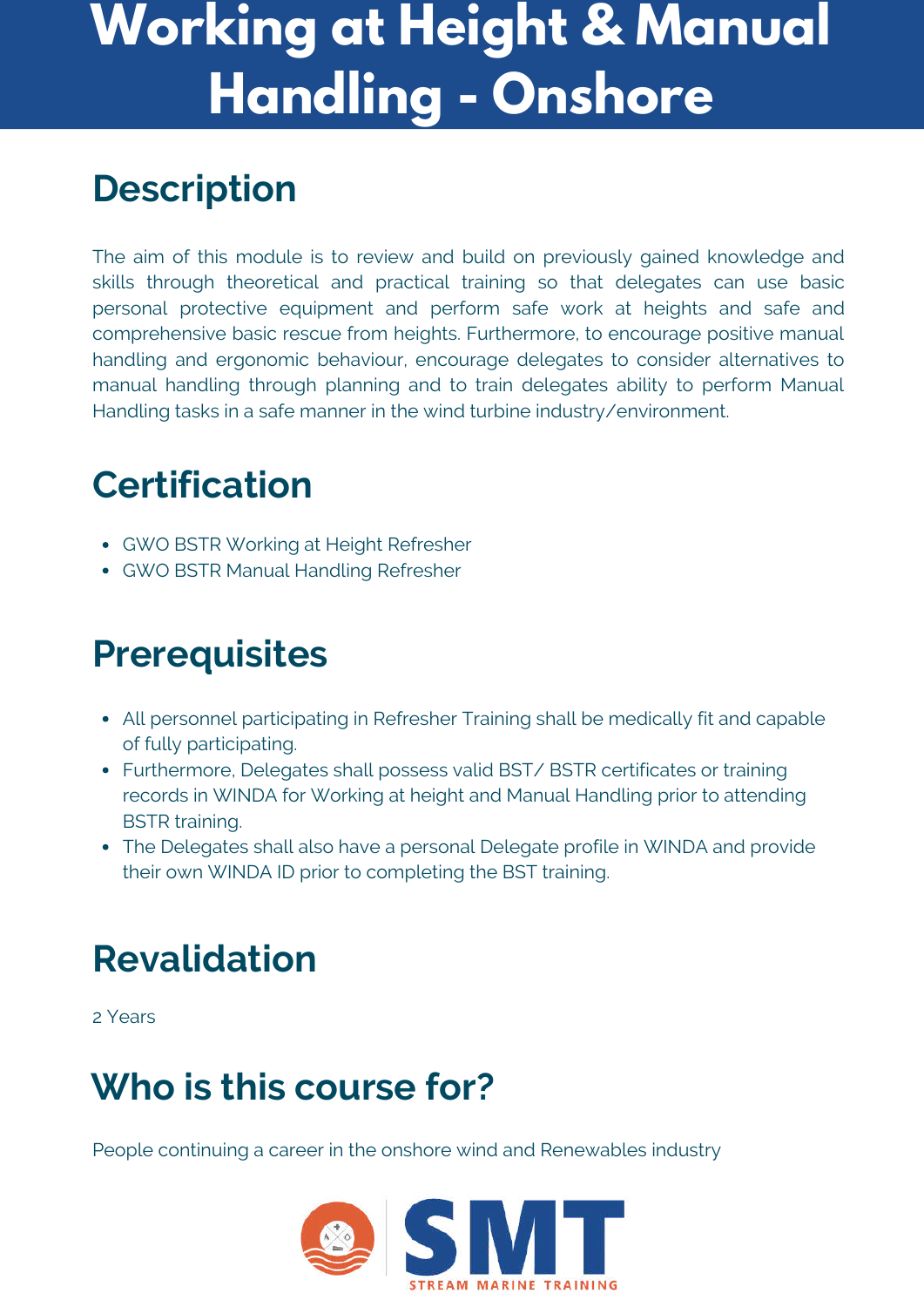### **Fire Awareness Refresher - Onshore**

#### **Description**

The aim of this course is to give the delegates the basic knowledge and skills through theoretical and practical training.

Delegates should be able to prevent fires, make appropriate judgements when evaluating a fire, manage evacuation of personnel and ensure all are safely accounted for in the event of an unmanageable fire. If the incident is judged to be safe, the delegates should be able to efficiently extinguish an initial fire by using basic hand held firefighting equipment.

#### **Certification**

GWO Fire Awareness Refresher (FAWR)

#### **Prerequisites**

- All personnel participating in Refresher Training shall be medically fit and capable of fully participating.
- Delegates shall possess valid BST/ BSTR certificates or training records in WINDA for the Fire Awareness prior to attending BSTR training.
- The Delegates shall also have a personal Delegate profile in WINDA and provide their own WINDA ID prior to completing the BST training.

#### **Revalidation**

2 Years

#### **Who is this course for?**